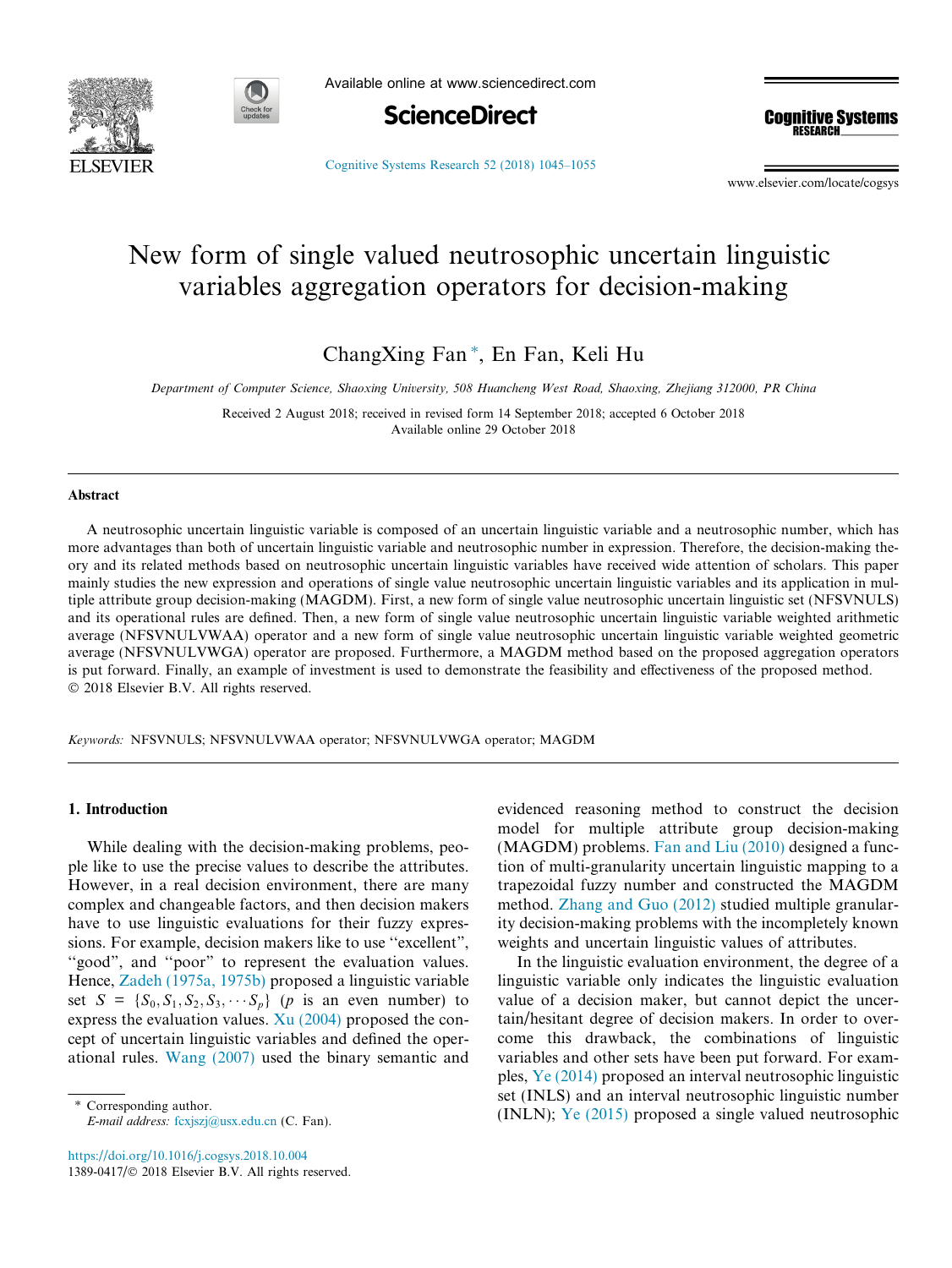linguistic set (SVNLS) and a single valued neutrosophic linguistic number (SVNLN); [Said, Ye, and Smarandache](#page-10-0) [\(2015\) and Ye \(2017a\)](#page-10-0) proposed the interval neutrosophic uncertain linguistic variables; [Smarandache \(2015\)](#page-10-0) defined the concept of neutrosophic linguistic numbers and [Ye](#page-10-0) [\(2016\)](#page-10-0) proposed the Neutrosophic linguistic number weighted arithmetic average (NLNWAA) operator and Neutrosophic linguistic number weighted geometric average (NLNWGA) operator; [Ye, Mahmood, and Khan](#page-10-0) [\(2017\)](#page-10-0) presented the idea of hesitant single valued neutrosophic uncertain linguistic sets and hesitant single valued neutrosophic uncertain linguistic elements (HSVNULEs); [Ye \(2018a\)](#page-10-0) defined hesitant neutrosophic linguistic numbers; [Ye \(2017b\)](#page-10-0) proposed the concept of hesitant interval neutrosophic linguistic sets by combining the three concepts of the HFS, interval neutrosophic set, and linguistic set; [Ye \(2017c\)](#page-10-0) proposed the concept of a linguistic neutrosophic cubic number (LNCN), including an internal LNCN and external LNCN; [Liu, Khan, Ye, and](#page-10-0) [Mahmood \(2018\)](#page-10-0) proposed the concept of hesitant interval neutrosophic uncertain linguistic sets (HINULSs) and hesitant interval neutrosophic uncertain linguistic elements (HINULEs) and so on ([Fan & Ye, 2018; Fan, Ye, Hu, &](#page-9-0) [Fan, 2017; Fang & Ye, 2017; Liu & Shi, 2017; Liu, 2016;](#page-9-0) [Teng, 2016; Ye, 2018b](#page-9-0)). Neutrosophic set is a very powerful tool to deal with incomplete and indeterminate information proposed by [Smarandache \(1998\)](#page-10-0) and has attracted the attention of many scholars [\(Abdel-Basset &](#page-9-0) [Mohamed, 2018; Abdel-Basset, Mohamed, Zhou, &](#page-9-0) [Hezam, 2017; Abdel-Basset, Gunasekaran, Mohamed, &](#page-9-0) [Chilamkurti, 2018; Abdel-Basset, Gunasekaran,](#page-9-0) [Mohamed, & Smarandache, 2018; Abdel-Basset,](#page-9-0) [Mohamed, & Smarandache, 2018a, 2018b; Abdel-Basset,](#page-9-0) [Mohamed, & Chang, 2018; Abdel-Basset, Mohamed,](#page-9-0) [Gamal, & Smarandache, 2018; Abdel-Basset, Mohamed,](#page-9-0) [Smarandache, & Chang, 2018; Abdel-Basset, Zhou,](#page-9-0) [Mohamed, & Chang, 2018; Fan, Fan, & Ye, 2018;](#page-9-0) [Muhiuddin, Bordbar, Smarandache, & Jun, 2018;](#page-9-0) [Pramanik, Dey, & Smarandache, 2018; Pramanik, Roy,](#page-9-0) [Roy, & Smarandache, 2018a, 2018b](#page-9-0)), which can provide the credibility of the given linguistic evaluation value and linguistic set can provide qualitative evaluation values.

In this paper, a new form of single value neutrosophic uncertain linguistic set (NFSVNULS) and a new form of the single value neutrosophic uncertain linguistic variable (NFSVNULV) are proposed. In NFSVNULS, we adopt two dimensions to express the evaluation of each expert, the uncertain linguistic part is applied to express the linguistic evaluation and weight for different experts, and the single value neutrosophic part is used to depict the degree of linguistic evaluations. Then, we define its operational rules and propose two aggregation operators based on NFSVNULV. Compared to relevant aggregation operators for linguistic variables, on the one hand, we add the weights of linguistic evaluations to depict the important level of different experts in NFSVNULV. Thus, it can not only reflect the linguistic evaluation of each expert, but also can depict the important degree of different experts. On the other hand, we use the expanding function to ensure that the linguistic information aggregation results do not appear ''distortion" and ''transboundary" phenomenon. The main purposes of this paper are: (i) to propose the concepts of NFSVNULS and NFSVNULV; (ii) to propose the operational rules of NFSVNULS; (iii) to propose a new form of single value neutrosophic uncertain linguistic variable weighted arithmetic average (NFSVNULVWAA) operator and a new form of single value neutrosophic uncertain linguistic variable weighted geometric average (NFSVNULVWGA) operator based on the operational rules of NFSVNULS; (iv) to put forward a MAGDM method based on two aggregation operators, and (v) to apply the proposed method into an example of investment to demonstrate the feasibility and effectiveness of the proposed method.

The organizations of this paper are as following: Section 2 describes some concepts. [Section 3](#page-4-0) proposes two aggregation operators based on NFSVNULS. [Section 4](#page-6-0) establishes a MAGDM method based on two aggregation operators. [Section 5](#page-7-0) provides an illustrative example to demonstrate the application of the proposed method. [Sec](#page-9-0)[tion 6](#page-9-0) contains conclusions.

#### 2. Some concepts

#### 2.1. Linguistic set

**Definition 1** ([Zadeh \(1975a, 1975b\)](#page-10-0)). Set  $S = \{s_i | j \in [0, q]\}$ as a linguistic variable set, in which q is a sufficiently large even number. Then, for any two linguistic variables  $s_m, s_n \in S$  and  $m, n \in [0, q]$ , they satisfy the following properties:

Order: if  $m \leq n$ , thens<sub>m</sub>  $\leq s_n$ ; The negative operator:  $Neg(s_m) = s_n, n = q - m;$ The max operator: if  $s_m \leq s_n$ , then max  $\{s_m, s_n\} = s_n$ ; The min operator: if  $s_m \leq s_n$ , then min  $\{s_m, s_n\} = s_m$ .

## 2.2. Uncertain linguistic variable

**Definition** 2 [Ye \(2017c\)](#page-10-0). Set  $S = [s_g, s_h], s_g, s_h \in S; 0 \le g \le h \le g$  where g is a sufficiently large positive integer  $g \le h \le q$ , where q is a sufficiently large positive integer,  $s_g$  is the lower limit of S and  $s_h$  is the upper limit of S, then S is an uncertain linguistic variable.

For the sake of convenience, we suppose  $S$  is a set of all uncertain linguistic variables.

Set  $S_1 = [s_{g1}, s_{h1}]$  and  $S_2 = [s_{g2}, s_{h2}]$  as two uncertain lin-<br>istic variables, the number  $\lambda > 0$ , they have the following guistic variables, the number  $\lambda \geq 0$ , they have the following operational rules: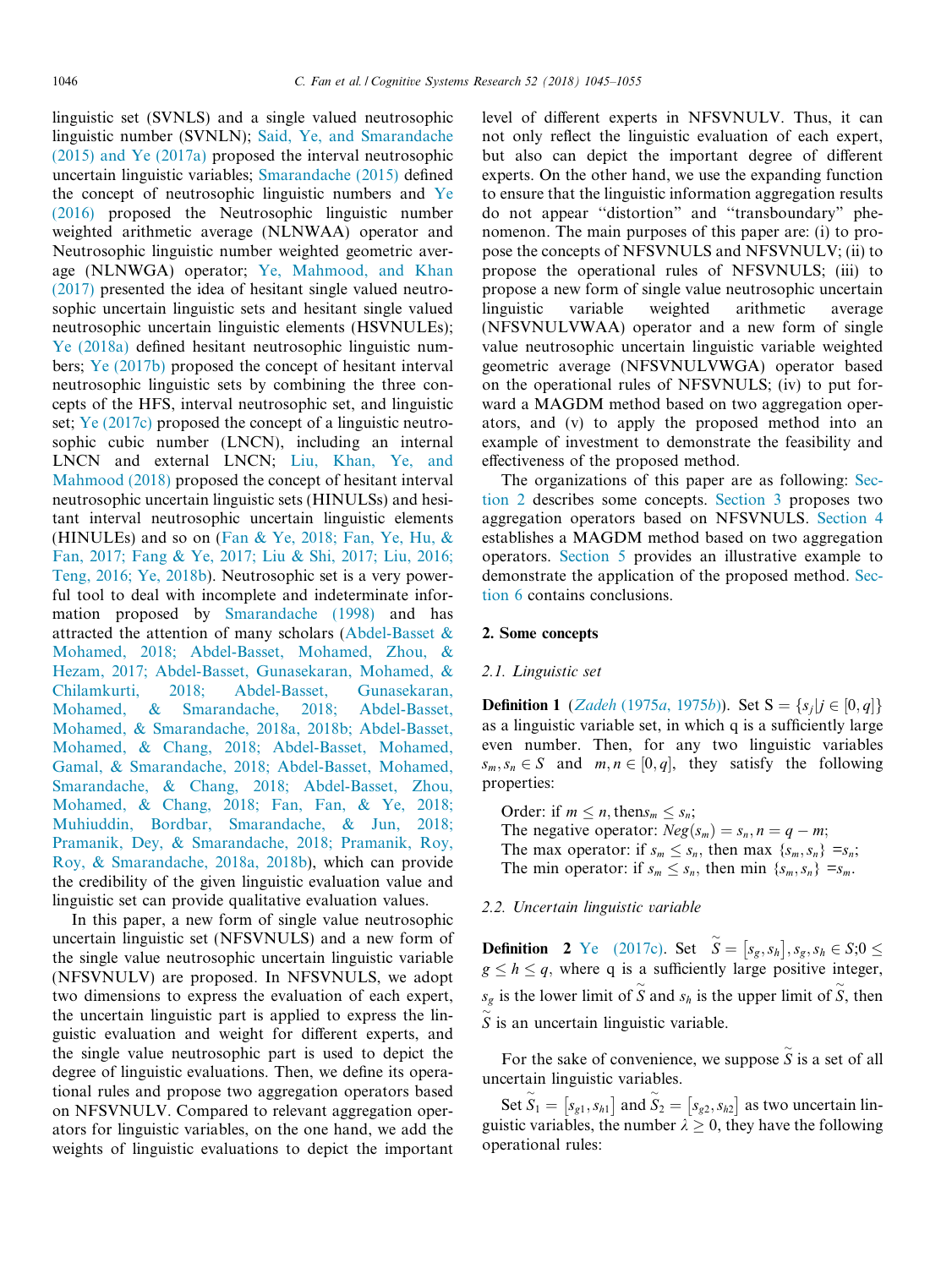$$
\widetilde{S}_1 \oplus \widetilde{S}_2 = \left[ s_{g1+g2-\frac{g1*g2}{q}}, s_{h1+h2-\frac{h1*h2}{q}} \right];\tag{1}
$$

$$
\widetilde{S}_1 \otimes \widetilde{S}_2 = \left[ s_{\frac{g_1 \times g_2}{q}}, s_{\frac{h_1 \times h_2}{q}} \right];\tag{2}
$$

$$
\tilde{\lambda S}_1 = \left[ s_{q-q*(1-\frac{g1}{q})^{\lambda}}, s_{q-q*(1-\frac{h1}{q})^{\lambda}} \right]. \tag{3}
$$

# 2.3. The new uncertain linguistic variable set

**Definition 3** [Liu \(2016\).](#page-10-0) Set  $\tilde{S} = [S_{g(l)}, S_{h(l)}]$  as an uncertain linguistic variable, L as an universe of discourse,  $\forall l \in L, S_{g(l)}, S_{h(l)} \in S, 0 \le g(l) \le h(l) \le q, S_{g(l)}$  is the lower limit of S and  $S_{h(l)}$  is the upper limit of S, then we can get a new uncertain linguistic variable set  $\hat{S}$  as following:

$$
\hat{S} = \{ \langle w(l), [S_{g(l)}, S_{h(l)}] \rangle | l \in L \}
$$

In which w (l):  $L \rightarrow [0,1]$  means the important level of l in the universe L and  $\sum_{l \in L} w(l) = 1$ .

## 2.4. The fuzzy set (FS)

Definition 4 [Zadeh \(1965\)](#page-10-0). Let L be a universe of discourse, a fuzzy set in L is defined as  $A = \{ \langle l, u_A(l) \rangle | l \in L \},\$ where  $u_A(l)$  is the membership function of the fuzzy set A, and  $0 \leq u_A(l) \leq 1$ .

## 2.5. The intuitionistic fuzzy set (IFS)

Definition 5 [Atanassov \(1986\).](#page-9-0) Let L be a universe of discourse, an IFS in L is defined as:  $A = \{ \langle l, u_A(l), \rangle \}$  $v_A(l)$ |l  $\in L$  }, where  $u_A(l)$ :  $L \rightarrow [0,1]$  and  $v_A(l)$ :  $L \rightarrow [0,1]$ are the membership function and non-membership of IFS A, respectively.

#### 2.6. New linguistic intuition fuzzy set (NLIFS)

**Definition 6** [Liu \(2016\)](#page-10-0). Set  $S = \{s_i | j \in [0, q]\}$  as an LS;  $q+1$  is the cardinality of S. Set L as a universe of discourse,  $\forall l \in L, S_{g(l)} \in S$ , then a NLIFS is defined as following:

$$
R = \{ \langle [w(l), S_{g(l)})], u(l), v(l) \rangle | l \in L \}
$$

In which w (1):  $L \rightarrow [0,1]$  means the important level of l in the universe L;  $u(l) : L \rightarrow [0, 1]$  and  $v(l) : L \rightarrow [0, 1]$  mean membership and non-membership of a linguistic variable  $S_{g(l)}$ , respectively.  $\sum_{l \in L} w(l) = 1, u(l) + v(l) \in [0, 1].$ 

For the simplicity of description, we denote the new linguistic intuition fuzzy number (NLIFN) into  $r = \langle S_{g(l)}^{w(l)}, u(l), v(l) \rangle.$ 

Set  $r_1 = \langle S_{g(l_1)}^{w(l_1)}, u(l_1), v(l_1) \rangle$ ,  $r_2 = \langle S_{g(l_2)}^{w(l_2)}, u(l_2), v(l_2) \rangle$  and  $r_3 = \langle S_{g(3)}^{w(l_3)}, u(l_3), v(l_3) \rangle$  as three NLIFNs,  $f(t)$  is expand-<br>in a function and  $l \in [0, 1]$  the anomational multe are listed ing function and  $\lambda \in [0, 1]$ , the operational rules are listed as follows:

$$
r_1 \oplus r_2 = \langle S_{\frac{f(w(l_1)) + f(w(l_2)))}{f(w(l_1)) + g(l_1) + f(w(l_2)) + g(l_2)}},
$$
  
\n
$$
1 - (1 - u(l_1))(1 - u(l_2)), v(l_1)v(l_2)).
$$
\n(4)

$$
\lambda r_1 = \langle S_{g(l_1)}^{f^{-1}(\lambda f(w(l_1)))}, 1 - (1 - u(l_1))^{\lambda}, v(l_1)^{\lambda} \rangle \tag{5}
$$

According to the operational rules of NLIFNs, they have the following properties:

- (1) (Commutative law)  $r_1 \oplus r_2 = r_2 \oplus r_1;$
- (2) (Associative law)  $(r_1 \oplus r_2) \oplus r_3 = r_1 \oplus (r_2 \oplus r_3);$
- (3) (Distributive law)  $\lambda(r_1 \oplus r_2) = \lambda r_1 \oplus \lambda r_2$ .

**Definition 7** [Liu \(2016\).](#page-10-0) Set  $r = \langle S_{g(l)}^{w(l)}, u(l), v(l) \rangle$  as a NLIFN, then the expectation  $E(r)$  and the accuracy H  $(r)$  can be defined as following:

$$
E(r) = \frac{1}{2}(1 + u(l) - v(l))w(l)\frac{g(l)}{q}
$$
\n(6)

$$
H(r) = \left(w(l)\frac{g(l)}{q}\right)(u(l) + v(l))\tag{7}
$$

# 2.7. Expanding function

In order to ensure the results of linguistic information aggregation do not appear ''distortion" and ''transboundary" phenomenon, we propose the concept of expanding function.

**Definition 8.** Set function f:  $[0,1] \rightarrow [0,\infty)$  and f (t) is continuous function in  $[0,1)$ , which is called expanding functions if and only if satisfies the following conditions:

(1) f (t) is strict monotonically increasing in  $[0,1)$ ;  $(2) f(0) = 0;$ (3)  $f(1) = +\infty$ .

Based on Definition 8, it shows that  $f(t)$  has the inverse function. Some expanding functions are list in [Table 1](#page-3-0).

In this paper, we use  $f(t) = \frac{1}{1-t} - 1$  as the expanding function and its inverse function is  $f^{-1}(t) = 1 - \frac{1}{1+t}$ , which is easy for calculation.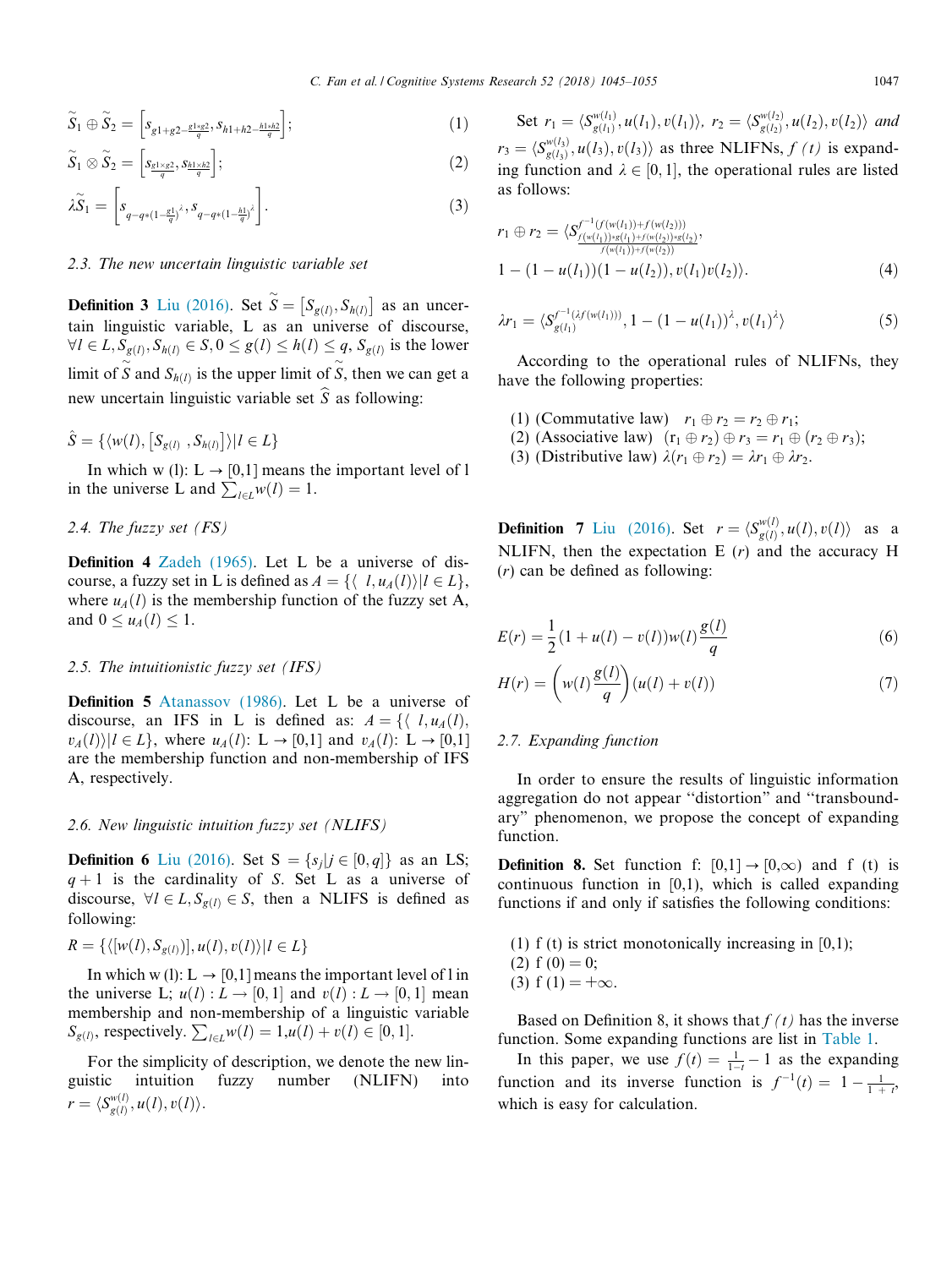## <span id="page-3-0"></span>2.8. Single-value neutrosophic set

Definition 9 ([Smarandache \(1998\), Smarandache et al.](#page-10-0) [\(2009\), Kandasamy and Smarandache \(2011a\),](#page-10-0) [Kandasamy and Smarandache \(2011b\)\)](#page-10-0). Let X be a given universe, and then  $\mathbf{R} = \{ \langle x, T_R(x), I_R(x), F_R(x) \rangle | x \in X \}$  is a single-value neutrosophic set (SVNS).  $T_R(x)$  is a truthmembership function,  $F_R(x)$  is a falsity-membership function and  $I_R(x)$  is an indeterminacy-membership function.  $T_R(x), I_R(x), F_R(x) \in [0,1]$  and  $3 \geq T_R(x) + I_R(x) + F_R(x) \geq 0$ .

The operational rules of two SVNSs  $M$  and  $N$  can be defined as following:

$$
M \oplus N = T_M(x) + T_N(x) - T_M(x)T_N(x), \qquad I_M(x)I_N(x),
$$
  
\n
$$
F_M(x)F_N(x), \forall x \in X;
$$
  
\n
$$
\lambda M = \langle 1 - (1 - T_M(x))^{\lambda}, (I_M(x))^{\lambda}, (F_M(x))^{\lambda}, \lambda > 0, \forall x \in X.
$$
  
\n
$$
M^{\lambda} = \langle (T_M(x))^{\lambda}, 1 - (1 - I_M(x))^{\lambda}, 1 - (1 - F_M(x))^{\lambda}, \lambda > 0, \forall x \in X
$$

# 2.9. A new form of single value neutrosophic uncertain linguistic set

As an extension of Definition 7, we present a new form of single value neutrosophic uncertain linguistic set (NFSVNULS) as following:

**Definition 10.** Set  $S = \{s_{\alpha} | \alpha \in [0, q]\}$  is a continuous linguistic variable set, set L as a universe of discourse,  $\forall l \in L, [S_{g(l)}, S_{h(l)}] \in S$ , and then an NFSVNULS is defined as:

$$
\widetilde{R} = \{ \langle w(l), ([S_{g(l)}, S_{h(l)}], t_{R} \sim (l), i_{R} \sim (l), f_{R} \sim (l)) \rangle | l \in L \} \quad (8)
$$

In which w(l):  $L \rightarrow [0,1]$  means the important level of l in universe L,  $t_{\tilde{R}}(l)$ : L  $\rightarrow$  [0,1];  $f_{\tilde{R}}(l)$ : L  $\rightarrow$  [0,1] and  $i_{\tilde{R}}(l)$ :  $L \rightarrow [0,1]$  mean truth membership function, falsity membership function and indeterminacy membership of linguistic variable  $S_{g(l)}, S_{h(l)},$  respectively,  $\sum_{l \in L} w(l) = 1$  and  $0 \le t, (l) + i, (l) + f, (l) \le 3$  $0 \leq t_{\widetilde{R}}(l) + i_{\widetilde{R}}(l) + f_{\widetilde{R}}(l) \leq 3.$ <br>For the simplicity of

For the simplicity of description, we simplify the new form of the single value neutrosophic uncertain linguistic variable (NFSVNULV) into  $\widetilde{r} = \langle [S_{g(l)}^{w(l)}, S_{h(l)}^{w(l)}],$  $w(I)(t(I), i(I), f(I)) \rangle = \langle [S_{g(I)}^{w(I)}, S_{h(I)}^{w(I)}], T(I), I(I), F(I) \rangle,$  where  $T(l) = 1 - (1 - t(l))^{w(l)}, \ I(l) = (i(l))^{w(l)}, \ F(l) = (f(l))^{w(l)}.$ **Set**  $\widetilde{r}_1 = \langle [S_{g(l_1)}^{w(l_1)}, S_{h(l_1)}^{w(l_1)}], w(l_1)(t(l_1), i(l_1), f(l_1)) \rangle, \widetilde{r}_2 =$ 

| $\langle [S_{g(l_2)}^{w(l_2)}, S_{h(l_2)}^{w(l_2)}], w(l_2)(t(l_2), t(l_2), f(l_2))\rangle$ and $\widetilde{r}_3 = \langle [S_{g(l_3)}^{w(l_3)},$ |  |
|---------------------------------------------------------------------------------------------------------------------------------------------------|--|

Table 1 Five kinds of expanding fuctions.

| $f(t)$ (0 $\leq$ t $\leq$ 1)                                                    | $^{c-1}(t)$              |
|---------------------------------------------------------------------------------|--------------------------|
| $tan(\frac{\pi}{2}t)$<br>$\frac{(1-t)^2}{- \ln(1-t)}$<br>$\frac{1}{1-t} = \rho$ | $\frac{2}{\pi}arctan(t)$ |

 $S_{h(t_3)}^{w(t_3)}$ ,  $w(t_3)(t(t_3), i(t_3), f(t_3))$  as three NFSVNULVs, f<br>h(t) is an away directly englished by  $S_{h(t_3)}^{w(t_3)}$ (t) is an expanding function and  $\lambda \in [0, 1]$ , the operation rules of NFSVNULVs are listed as following:

$$
\widetilde{r}_1 \oplus \widetilde{r}_2 = \langle [S_{\frac{f(w(l_1)) + g(w(l_2)))}{f(w(l_1)) + g(w(l_2))}}^{f^{-1}(f(w(l_1)) + f(w(l_2)))} S_{\frac{f(w(l_1)) + h(l_1) + f(w(l_2))}{f(w(l_1)) + h(l_1) + f(w(l_2))}}^{f^{-1}(f(w(l_1)) + f(w(l_2)))}
$$
\n
$$
T(l_1) + T(l_2) - T(l_1)T(l_2), I(l_1)I(l_2), F(l_1)F(l_2)
$$
\n
$$
\widetilde{r}_1 \widetilde{r}_2 \widetilde{r}_1 = \langle [S_{\frac{f(w(l_1)))}{f(w(l_1))}} \rangle \widetilde{S_{\frac{f^{-1}(f(w(l_1)))}{f(w(l_1))}}^{f^{-1}(f(w(l_1)))}}}
$$
\n
$$
\widetilde{S_{\frac{f(w(l_1))}{f(w(l_1))}}^{f^{-1}(f(w(l_1)))}} \widetilde{S_{\frac{f(w(l_1))}{f(w(l_1))}}^{f^{-1}(f(w(l_1)))}} \tag{9}
$$

$$
\lambda \widetilde{r}_1 = \langle [S_{g(l_1)}^{f^{-1}(\lambda f(w(l_1))), S_{h(l_1)}^{f^{-1}(\lambda f(w(l_1)))}],
$$
  
1 - (1 - T(l\_1))<sup>2</sup>, (I(l\_1))<sup>2</sup>, (F(l\_1))<sup>2</sup> \rangle (10)

$$
\widetilde{r}_{1}^{\lambda} = \langle [S_{g(l_{1})}^{f^{-1}(f(w(l_{1}))^{\lambda}}), S_{h(l_{1})}^{f^{-1}(f(w(l_{1}))^{\lambda}}], (T(l_{1}))^{\lambda}, 1 - (1 - I(l_{1}))^{\lambda}, 1 - (1 - F(l_{1}))^{\lambda} \rangle
$$
\n(11)

where  $T(l_i) = 1 - (1 - t(l_i))^{w(l_i)}, I(l_i) = (i(l_i))^{w(l_i)}, F(l_i)$  $=(f(l_i))^{w(l_i)}$  for  $i = 1, 2$ 

These operational rules of NFSVNULVs satisfy the following properties:

$$
\widetilde{r}_1 \oplus \widetilde{r}_2 = \widetilde{r}_2 \oplus \widetilde{r}_1; \tag{12}
$$

$$
\lambda(\widetilde{r}_1 \oplus \widetilde{r}_2) = \lambda \widetilde{r}_1 \oplus \lambda \widetilde{r}_2; \tag{13}
$$

$$
(\widetilde{r}_1 \oplus \widetilde{r}_2) \oplus \widetilde{r}_3 = \widetilde{r}_1 \oplus (\widetilde{r}_2 \oplus \widetilde{r}_3)
$$
\n(14)

**Proof.** (1) According to Formula (9), we can easily obtain it.

$$
(2) \ \lambda (\widetilde{r}_{1} \oplus \widetilde{r}_{2}) = \lambda \Big( \langle [S_{\frac{f(v(l_{1}))+f(w(l_{2}))}{f(v(l_{1}))+f(w(l_{2}))}}^{f^{-1}(f(w(l_{1}))+f(w(l_{2}))}) S_{\frac{f(v(l_{1}))+f(v(l_{2}))}{f(v(l_{1}))+f(v(l_{2}))}}^{f^{-1}(f(w(l_{1}))+f(w(l_{2}))})}
$$
\n
$$
T(l_{1}) + T(l_{2}) - T(l_{1})T(l_{2}), I(l_{1})I(l_{2}), F(l_{1})F(l_{2}))
$$
\n
$$
= \langle [S_{\frac{f(v(l_{1}))+g(l_{1})+f(w(l_{2})))}{f(v(l_{1}))+f(w(l_{2}))}}^{f^{-1}(i(f(w(l_{1}))+f(v(l_{2})))})],
$$
\n
$$
= \langle [S_{\frac{f(v(l_{1}))+g(v(l_{1})+f(w(l_{2}))+g(l_{2})}{f(v(l_{1}))+f(v(l_{2}))}}^{f^{-1}(i(f(w(l_{1}))+f(v(l_{2})))+h(l_{2}))})],
$$
\n
$$
1 - (1 - (T(l_{1}) + T(l_{2}) - T(l_{1})T(l_{2}))^{2}, (I(l_{1})I(l_{2}))^{2},
$$
\n
$$
(\widetilde{F}(l_{1})F(l_{2}))^{2})
$$
\n
$$
\lambda \widetilde{r}_{1} \oplus \lambda \widetilde{r}_{2} = \langle [S_{g(l_{1})}^{f^{-1}(i(f(w(l_{1})))}, S_{h(l_{1})}^{f^{-1}(i(f(w(l_{1})))})],
$$
\n
$$
1 - (1 - T(l_{1}))^{2}, (I(l_{1}))^{2}, (F(l_{1}))^{2} \oplus \langle [S_{g(l_{2})}^{f^{-1}(i(f(w(l_{2}))))}, S_{h(l_{2})}^{f^{-1}(i(f(w(l_{2}))))})],
$$
\n
$$
S_{h(l_{2})}^{f^{-1}(i(f(w(l_{2}))))}, 1 - (1 - T(l_{2}))^{2}, (I(l_{2}))^{2},
$$
\n
$$
S_{h(l_{2})}^{f^{-1}(i(f(w(l_{1}))))+f(f^{-1}(i(f(w(l_{2}))))));
$$
\n
$$
S_{\frac{f^{-1}(f(f^{-1}(i(f(w(l_{1}))))+f(f^{-1}(i(f(w(l_{2
$$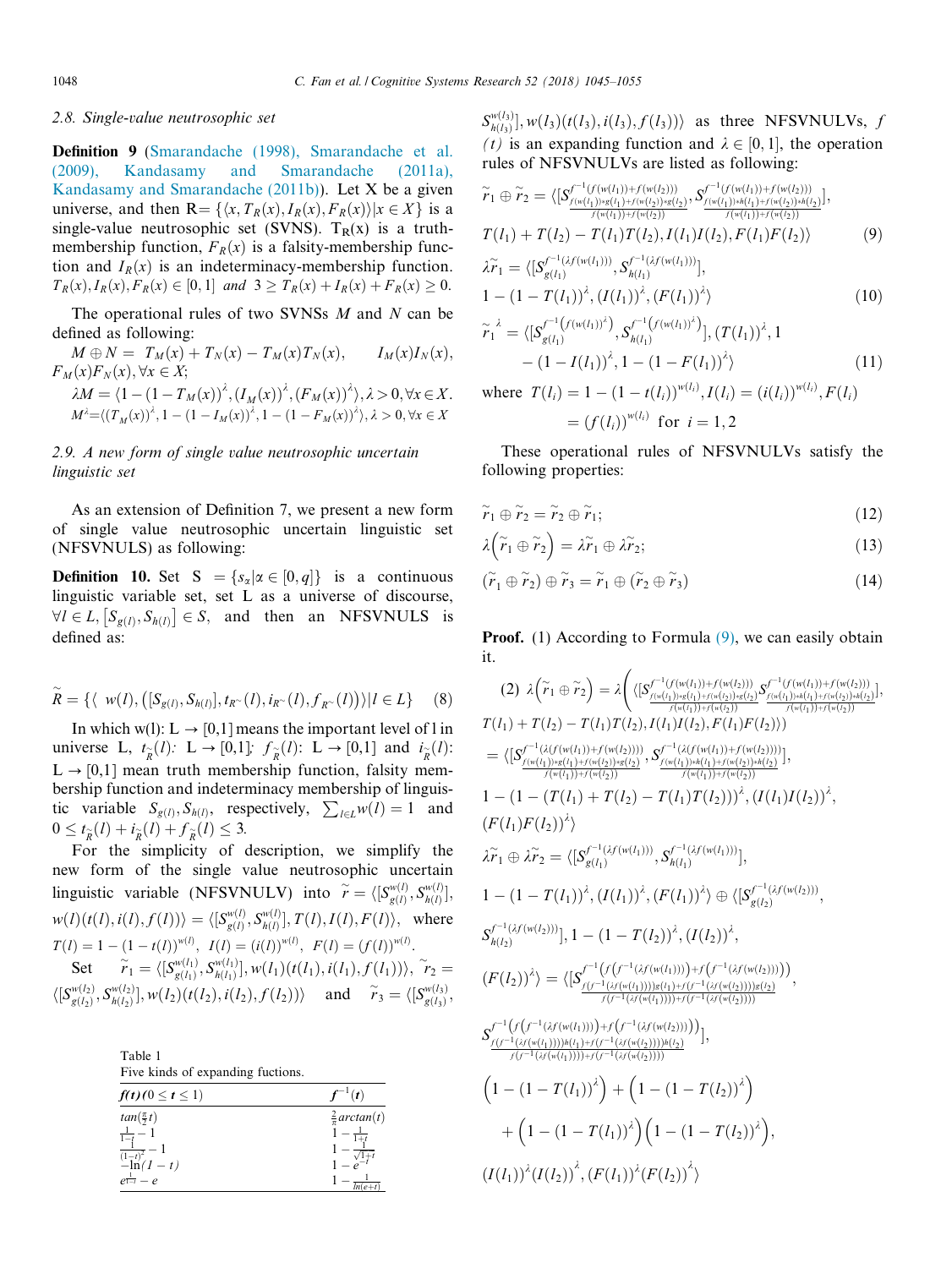<span id="page-4-0"></span>Because 
$$
f(f^{-1}(x)) = x
$$
, so  
\n
$$
\lambda \tilde{r}_1 \oplus \lambda \tilde{r}_2 = \langle [S_{\frac{f(f^{-1}(f(f^{-1}(\lambda f(w(l_1)))) + f(f^{-1}(\lambda f(w(l_2))))))}{f(f^{-1}(\lambda f(w(l_1)))) + f(f^{-1}(\lambda f(w(l_2))))))})\rangle} \times S_{\frac{f^{-1}(f(f^{-1}(\lambda f(w(l_1)))) + f(f^{-1}(\lambda f(w(l_2)))))))}{f(f^{-1}(\lambda f(w(l_1)))) + f(f^{-1}(\lambda f(w(l_2))))))})}, \quad \times S_{\frac{f(f^{-1}(\lambda f(w(l_1)))) + f(f^{-1}(\lambda f(w(l_2)))))(h(l_2))}{f(f^{-1}(\lambda f(w(l_1)))) + f(f^{-1}(\lambda f(w(l_2))))))})}, \quad (1 - (1 - T(l_1))^{\lambda})
$$
\n
$$
+ (1 - (1 - T(l_2))^{\lambda}) + (1 - (1 - T(l_1))^{\lambda}) (1 - (1 - T(l_2))^{\lambda}),
$$
\n
$$
(I(l_1))^{\lambda}(I(l_2))^{\lambda}, (F(l_1))^{\lambda}(F(l_2))^{\lambda})
$$
\n
$$
= \langle [S_{\frac{f(w(l_1))g(l_1) + f(w(l_2))g(l_2)}{f(w(l_1)) + f(w(l_2))})}, S_{\frac{f(w(l_1))h(l_1) + f(w(l_2))h(l_2)}{f(w(l_1)) + f(w(l_2))})}]
$$
\n
$$
1 - (1 - (T(l_1) + T(l_2) - T(l_1)T(l_2)))^{\lambda}, (I(l_1)I(l_2))^{\lambda},
$$
\n
$$
(F(l_1)F(l_2))^{\lambda})
$$

Then, we can get 
$$
\lambda(\tilde{r}_1 \oplus \tilde{r}_2) = \lambda \tilde{r}_1 \oplus \lambda \tilde{r}_2
$$
.  
\n
$$
(\tilde{r}_1 \oplus \tilde{r}_2) \oplus \tilde{r}_3 = \langle [S_{\underline{f(w(l_1))g(l_1)+f(w(l_2))})}^{f^{-1}(f(w(l_1))+f(w(l_2)))} S_{\underline{f(w(l_1))h(l_1)+f(w(l_2))h(l_2)}}^{f^{-1}(f(w(l_1))+f(w(l_2)))} J_{\underline{f(w(l_1))h(l_1)+f(w(l_2))}}^{(w(l_1))+(w(l_2))} J_{\underline{f(w(l_1))h(l_1)+f(w(l_2))}}^{(w(l_1))+(w(l_2))} J_{\underline{f(w(l_1))h(l_1)}^{(w(l_1))+(w(l_2))}}^{(w(l_1))+(w(l_2)))(g(l_2), f(l_1))} J_{\underline{f(l_3)}^{(k)}}^{(l_3)}, J_{\underline{h(l_3)}}^{(l_3)}], T(l_3), I(l_3), F(l_3), F(l_3) \rangle
$$

$$
= \langle [S^{\int_{f(f^{-1}(f(w(l_1))+f(w(l_2))))+f(w(l_3)))}}^{\int_{f(f^{-1}(f(w(l_1))+f(w(l_2))))+f(w(l_3)))}}^{\int_{f(v(l_1))}^{\int_{f(v(l_1))}^{\int_{f(v(l_2))}^{\int_{f(v(l_2))}^{\int_{f(v(l_2))}^{\int_{f(v(l_3))}^{\int_{f(v(l_3))}^{\int_{f(v(l_3))}^{\int_{f(v(l_3))}^{\int_{f(v(l_3))}^{\int_{f(v(l_3))}^{\int_{f(v(l_3))}^{\int_{f(v(l_3))}^{\int_{f(v(l_3))}^{\int_{f(v(l_3))}^{\int_{f(v(l_3))}^{\int_{f(v(l_3))}^{\int_{f(v(l_3))}^{\int_{f(v(l_3))}^{\int_{f(v(l_3))}^{\int_{f(v(l_3))}^{\int_{f(v(l_3))}^{\int_{f(v(l_3))}^{\int_{f(v(l_3))}^{\int_{f(v(l_3))}^{\int_{f(v(l_3))}^{\int_{f(v(l_3))}^{\int_{f(v(l_3))}^{\int_{f(v(l_3))}^{\int_{f(v(l_3))}^{\int_{f(v(l_3))}^{\int_{f(v(l_3))}^{\int_{f(v(l_3))}^{\int_{f(v(l_3))}^{\int_{f(v(l_3))}^{\int_{f(v(l_3))}^{\int_{f(v(l_3))}^{\int_{f(v(l_3))}^{\int_{f(v(l_3))}^{\int_{f(v(l_3))}^{\int_{f(v(l_3))}^{\int_{f(v(l_3))}^{\int_{f(v(l_3))}^{\int_{f(v(l_3))}^{\int_{f(v(l_3))}^{\int_{f(v(l_3))}^{\int_{f(v(l_3))}^{\int_{f(v(l_3))}^{\int_{f(v(l_3))}^{\int_{f(v(l_3))}^{\int_{f(v(l_3))}^{\int_{f(v(l_3))}^{\int_{f(v(l_3))}^{\int_{f(v(l_3))}^{\int_{f(v(l_3))}^{\int_{f(v(l_3))}^{\int_{f(v(l_3))}^{\int_{f(v(l_3))}^{\int_{f(v(l_3))}^{\int_{f(v(l_3))}^{\int_{f(v(l_3))}^{\int_{f(v(l_3))}^{\int_{f(v(l_3))}^{\int
$$

$$
= \langle [S_{\underline{f(w(l_1))+f(w(l_2))+f(w(l_3))+f(w(l_3))}}^{\underline{f(w(l_1))+f(w(l_2))+f(w(l_3))}};S_{\underline{f(w(l_1)+h(v(l_2))+f(w(l_2))+f(w(l_3))})}}^{\underline{f(w(l_1)+f(w(l_2))+f(w(l_2))+f(w(l_3)))+f(w(l_2))+f(w(l_3)))+f(w(l_3))}{f(w(l_1)+f(w(l_2))+f(w(l_3))})}};\\T(l_1) + T(l_2) + T(l_3) - T(l_1)T(l_2) - T(l_1)T(l_3) - T(l_1)T(l_3) - T(l_2)T(l_3) + T(l_1)T(l_2)T(l_3), I(l_1)I(l_2)I(l_3),\\F(l_1)F(l_2)F(l_3)\rangle
$$

$$
\widetilde{r}_1 \oplus (\widetilde{r}_2 \oplus \widetilde{r}_3) = \langle [S_{g(l_1)}^{\mathbf{w}(l_1)}, S_{h(l_1)}^{\mathbf{w}(l_1)}], T(l_1), I(l_1), F(l_1) > \oplus \n\leq [S_{f(\mathbf{w}(l_2)) * g(l_2) + f(\mathbf{w}(l_3)))}^{f^{-1}(f(\mathbf{w}(l_2)) + f(\mathbf{w}(l_3)))}, S_{f(\mathbf{w}(l_2) + f(\mathbf{w}(l_3))) + h(l_3)}^{f^{-1}(f(\mathbf{w}(l_2)) + f(\mathbf{w}(l_3)))}, S_{f(\mathbf{w}(l_2) + h(l_2) + f(\mathbf{w}(l_3))) + h(l_3)}^{f^{-1}(f(\mathbf{w}(l_2)) + f(\mathbf{w}(l_3)))},
$$
\n
$$
T(l_2) + T(l_3) - T(l_2)T(l_3), I(l_2)I(l_3),
$$
\n
$$
F(l_2)F(l_3) \rangle
$$

$$
= \langle [S^{\int_{-1}^{1}(f(f^{-1}(f(w(l_2)))+f(w(l_3))))+f(w(l_1)))}\n= \langle [S^{\int_{-1}^{1}(f(w(l_2))+f(w(l_3))))+g(v_{2}+g(l_2)+f(w(l_3))+g(l_3)}\n= \frac{f(f^{-1}(f(w(l_2))+f(w(l_2)))+f(w(l_3)))}{f(f^{-1}(f(w(l_1)))+f(w(l_2))))+f(w(l_3)))}\n\times S^{\int_{-1}^{1}(f(f^{-1}(f(w(l_2)))+f(w(l_3))))+f(w(l_1)))}{f(w(l_2))+f(w(l_3)))+f(w(l_3))}\n= \frac{f(f^{-1}(f(w(l_2)))+f(w(l_3)))+f(w(l_3))}{f(w(l_2))+f(w(l_3)))+f(w(l_1))} + f(w(l_1))+f(w(l_1))}\n\times T(l_2) + T(l_3) - T(l_2)T(l_3) + T(l_1) - (T(l_2) + T(l_3) - T(l_2)T(l_3))T(l_1), I(l_2)I(l_3)I(l_1), F(l_2)F(l_3)F(l_1) \rangle
$$

$$
= \langle [S^{\int_{-\frac{f(w(l_1))+f(w(l_2))+f(w(l_3)))}{f(w(l_1)+f(w(l_2))+g(l_2)+f(w(l_3))+g(l_3)}})}^{\sqrt{f(w(l_1))+f(w(l_2))+f(w(l_2))+f(w(l_3))+g(l_3)}})}^{\sqrt{f(w(l_1))+g(l_1)+f(w(l_2))+f(w(l_3)))}}^{\sqrt{f(w(l_1))+f(w(l_2))+f(w(l_3)))}}},
$$
  

$$
S^{\int_{-\frac{f(w(l_1))+h(l_1)+f(w(l_2))+f(w(l_3))+f(w(l_3))+h(l_3)}{f(w(l_1))+f(w(l_2))+f(w(l_3))}}^{\sqrt{f(w(l_1)+f(w(l_2))+f(w(l_3))})}}^{\sqrt{f(w(l_1)+f(w(l_2))+f(w(l_3))})}}^{\sqrt{f(w(l_1)+f(w(l_2)+f(w(l_3))))}}^{\sqrt{f(w(l_1)+f(w(l_2)+f(w(l_3)))+f(w(l_3))}}^{\sqrt{f(w(l_1)+f(w(l_3)+f(w(l_3)))+f(w(l_3))}}^{\sqrt{f(w(l_1)+f(w(l_3)+f(w(l_3)))+f(w(l_3))}}^{\sqrt{f(w(l_1)+f(w(l_2)+f(w(l_3)))+f(w(l_3))})}}^{\sqrt{f(w(l_1))+f(w(l_2)+f(w(l_3)))+f(w(l_3))})}}^{\sqrt{f(w(l_1))+f(w(l_2)+f(w(l_3)))+f(w(l_3))})}}
$$
  
*Then we can get* 
$$
(\tilde{r}_1 \oplus \tilde{r}_2) \oplus \tilde{r}_3 = \tilde{r}_1 \oplus (\tilde{r}_2 \oplus \tilde{r}_3) \square
$$

**Definition 11.** Set  $\widetilde{r} = \langle [S_{g(l)}^{w(l)}, S_{h(l)}^{w(l)}], w(l)(t(l), i(l), f(l)) \rangle$ as an

NFSVNULV,-

 $T(l) = 1 - (1 - t(l))^{w(l)}, I(l) = (i(l))^{w(l)}, F(l) = (f(l))^{w(l)},$ then the expectation  $E(r)$  and the accuracy  $H(r)$  can be defined as following: defined as following:

$$
E(\tilde{r}) = \frac{1}{6}(2 + T(l) - I(l) - F(l)) (w(l) \frac{g(l)}{q} + w(l) \frac{h(l)}{q})
$$
\n(15)

$$
H(\widetilde{r}) = \frac{1}{4} \left( w(l) \frac{g(l)}{q} + w(l) \frac{h(l)}{q} \right) (T(l) + I(l)) \tag{16}
$$

In which  $q + 1$  is odd cardinality of an LS  $\{s_\alpha | \alpha \in [0, q] \}.$ Based on the Definition 11, we propose a sorting method for NFSVNULVs.

**Definition** 12. Set  $\widetilde{r}_1 = \langle [S_{g(l_1)}^{w(l_1)}, S_{h(l_1)}^{w(l_1)}], w(l_1)(t(l_1), i(l_1)), \rangle$  $f(l_1)$ )),  $\widetilde{r}_2 = \langle [S_{g(l_2)}^{w(l_2)}, S_{h(l_2)}^{w(l_2)}], w(l_2)(t(l_2), t(l_2), f(l_2)) \rangle$  as two NFSVNULVs, then

If  $E(\tilde{r}_1) \geq E(\tilde{r}_2)$ , then  $\tilde{r}_1 \succ \tilde{r}_2$ ;<br>
If  $E(\tilde{r}_1) = E(\tilde{r}_1)$ , then If  $E(\tilde{r}_1) = E(\tilde{r}_2)$  then If  $H(\tilde{r}_1) > H(\tilde{r}_2)$ , then  $\tilde{r}_1 > \tilde{r}_2$ ;<br>
If  $H(\tilde{r}_1) = H(\tilde{r}_1)$ , then  $\tilde{r}_2$ If  $H(\tilde{r}_1) = H(\tilde{r}_2)$ , then  $\tilde{r}_1 \sim \tilde{r}_2$ ; If  $H(r_1) \leq H(r_2)$ , then  $r_1 \prec r_2$ .

## 3. Two aggregation operators for NFSVNULVs

**Definition 13.** Set  $\widetilde{r}_k = \langle [S_{g(l_k)}^{w(l_k)}, S_{h(l_k)}^{w(l_k)}], w(l_k)(t(l_k), i(l_k),$  $f(l_k)$ ))  $\in R(k = 1, 2, \dots, n)$  as a NFSVNULV, f (t) is expanding function, then the mapping NFSVNULVAA:  $R^* \to R$  as the arithmetic average operator of the NESVNUL V which can satisfy the following conditions: NFSVNULV, which can satisfy the following conditions: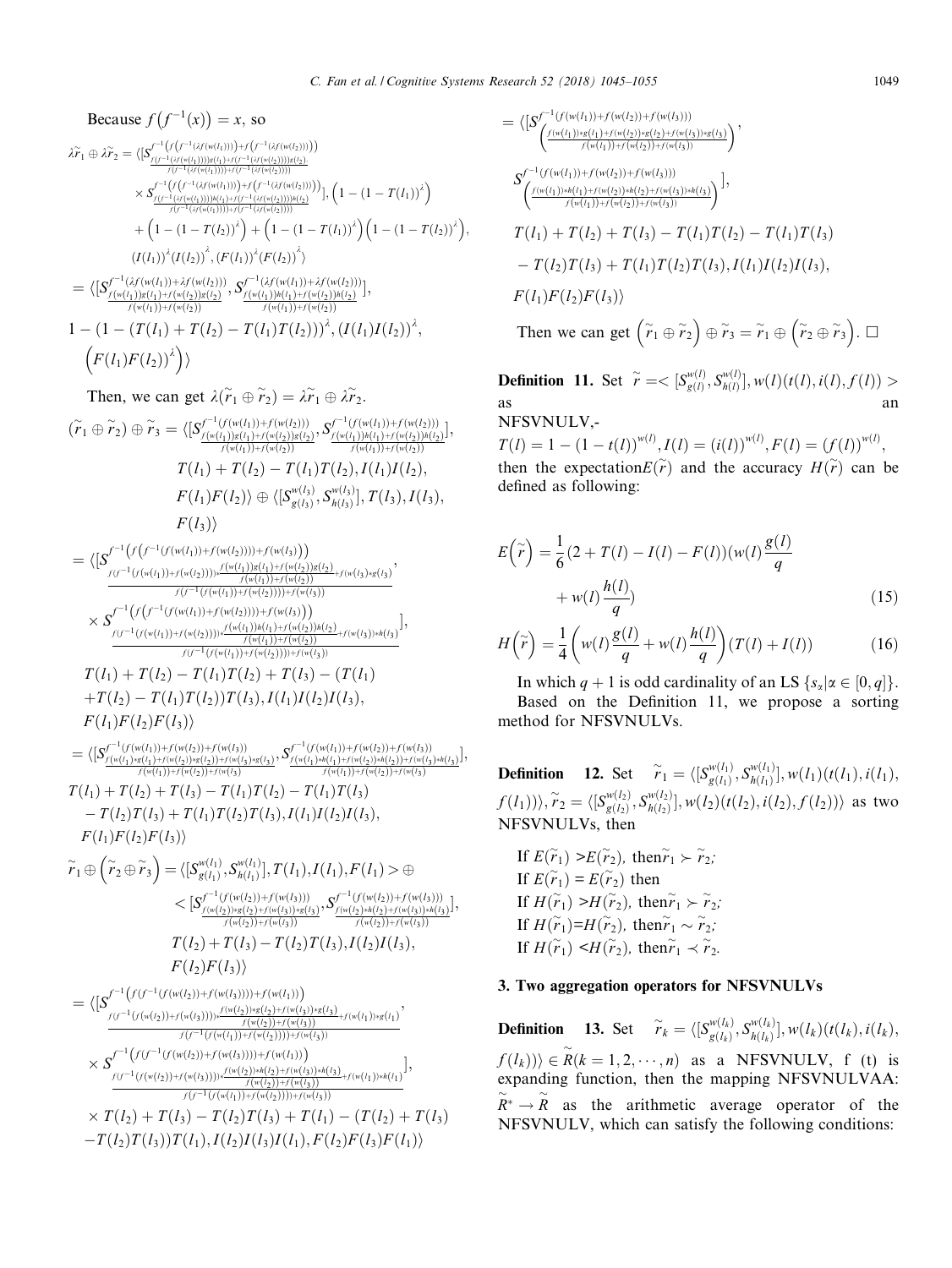$$
\begin{split}\n\text{NFSVNULVAA}\left(\widetilde{r}_{1}, \widetilde{r}_{2}, \cdots, \widetilde{r}_{n}\right) &= \widetilde{r}_{1} \oplus \widetilde{r}_{2} \oplus \cdots \oplus \widetilde{r}_{n} \\
&= \langle [S_{\sum_{i=1}^{n} f(w(l_{i})) \cdot g(l_{i})}^{f^{-1}(\sum_{i=1}^{n} f(w(l_{i}))})}, S_{\sum_{i=1}^{n} f(w(l_{i})) \cdot h(l_{i})}^{f^{-1}(\sum_{i=1}^{n} f(w(l_{i}))})], \\
1 - \prod_{i=1}^{n} (1 - T(l_{i})), \prod_{i=1}^{n} I(l_{i}), \prod_{i=1}^{n} F(l_{i})\rangle, \\
T(l_{i}) &= 1 - (1 - t(l_{i}))^{w(l_{i})}, \quad I(l_{i}) = (i(l_{i}))^{w(l_{i})}, \quad F(l_{i}) = (f(l_{i}))^{w(l_{i})}.\n\end{split} \tag{17}
$$

**Proof.** (1) When  $n = 1$ , the result is obvious. (2) When  $n = 2$ , according to Formula [\(9\),](#page-3-0) we can get

$$
\begin{aligned} &\text{NFSVNULVAA}(\dot{r}_1, \dot{r}_2) = \dot{r}_1 \oplus \dot{r}_2 \\ &= \langle [S_{\frac{f^{(w(l_1)) + f(w(l_2)))}{f(w(l_1)) + f(w(l_2)) + g(l_2)}}^{f^{-1}(f(w(l_1)) + f(w(l_1))) + f(w(l_2)))}{f(w(l_1)) + f(w(l_2))}}], \\ &T(l_1) + T(l_2) - T(l_1)T(l_2), I(l_1)I(l_2), F(l_1)F(l_2) \rangle \end{aligned}
$$

If  $k = m$ , Formula [\(17\)](#page-4-0) is established, then we can get

$$
\begin{split} &\text{NFSVNULVAA}(\widetilde{r}_1, \widetilde{r}_2, \cdots, \widetilde{r}_m) = \widetilde{r}_1 \oplus \widetilde{r}_2 \oplus \cdots \oplus \widetilde{r}_m \\ & = \langle [S_{\sum_{i=1}^m f^{(w(l_i))}}^{\sum_{i=1}^m f^{(w(l_i))}}], S_{\sum_{i=1}^m f^{(w(l_i))}}^{\sum_{i=1}^m f^{(w(l_i))}}], 1 - \prod_{i=1}^m (1 \\ & \sum_{i=1}^m f^{(w(l_i))} \\ & - T(l_i)), \prod_{i=1}^m I(l_i), \prod_{i=1}^m F(l_i) \rangle \end{split}
$$

Then

 $NFSVNULVAA(\tilde{r}_1, \tilde{r}_2, \cdots, \tilde{r}_m, \tilde{r}_{m+1})$ 

 $\sim$   $\sim$ 

$$
= \tilde{r}_1 \oplus \tilde{r}_2 \oplus \cdots \oplus \tilde{r}_m \oplus \tilde{r}_{m+1}
$$
  
\n
$$
= \langle [S \sum_{i=1}^{n} f^{(w(l_i))}, S \sum_{i=1}^{n} f^{(w(l_i))}) \rangle, S \sum_{i=1}^{n} f^{(w(l_i))+s(l_i)} \rangle, S \sum_{i=1}^{n} f^{(w(l_i))+s(l_i)} \rangle, \sum_{i=1}^{n} f^{(w(l_i))+s(l_i)} \rangle
$$
  
\n
$$
1 - \prod_{i=1}^{m} (1 - T(l_i)), \prod_{i=1}^{m} I(l_i), \prod_{i=1}^{m} F(l_i) \oplus \langle [S \chi^{w(l_{m+1})}, S \chi^{w(l_{m+1})}] \rangle, \Gamma(l_{m+1}), F(l_{m+1}), F(l_{m+1}) \rangle
$$

$$
= \langle [S\frac{\sum_{i=1}^{m+1} f(w(l_i))}{\sum_{i=1}^{m+1} f(w(l_i))^{*s(l_i)}}, S\frac{\sum_{i=1}^{m+1} f(w(l_i))}{\sum_{i=1}^{m+1} f(w(l_i))^{*h(l_i)}}],
$$
  

$$
1 - \prod_{i=1}^{m+1} (1 - T(l_i)), \prod_{i=1}^{m+1} I(l_i), \prod_{i=1}^{m+1} F(l_i))
$$

To sum up, when  $i = m + 1$ , Formula [\(17\)](#page-4-0) is true, and then following with the mathematical induction, the result of aggregation is also true.  $\Box$ 

**Definition** 14. Set  $\widetilde{r}_k = \langle [S_{g(l_k)}^{w(l_k)}, S_{h(l_k)}^{w(l_k)}], w(l_k)(t(l_k), i(l_k),$  $f(l_k)) \in R(k = 1, 2, \dots, n)$  as an NFSVNULV, f (t) is<br>expanding function then the manning expanding function, then the mapping  $NFSWULVWA: R^* \rightarrow R$  as the weighted arithmetic average<br>operator of the NESVNULV which can satisfy the followoperator of the NFSVNULV, which can satisfy the following conditions:

$$
NFSWULVWAA(\tilde{r}_1, \tilde{r}_2, \cdots, \tilde{r}_n) = \sum_{i=1}^n \lambda_i \tilde{r}_i
$$
  
=  $\langle [S_{\sum_{i=1}^n \lambda_i f(w(i_i))}, S_{\sum_{i=1}^n \lambda_i f(w(i_i))}^{r-1} \sum_{i=1}^n \lambda_i f(w(i_i))}]_1,$   

$$
\sum_{i=1}^n f(w(i_i))^{*g(i)}} \sum_{i=1}^n f(w(i_i))^{*h(i)}} \sum_{i=1}^n f(w(i_i))
$$
  

$$
1 - \prod_{i=1}^n (1 - T(l_i))^{\lambda_i}, \prod_{i=1}^n I(l_i)^{\lambda_i}, \prod_{i=1}^n F(l_i)^{\lambda_i}
$$
 (18)

where  $T(l_i) = 1 - (1 - t(l_i))^{w(l_i)}$ ,  $I(l_i) = (i(l_i))^{w(l_i)}$ ,  $F(l_i) = (f(l_i))^{w(l_i)}$ ,  $F(l_i) = (f(l_i))^{w(l_i)}$ ,  $F(l_i)$  $(f(l_i))^{w(l_i)}, \lambda_i$  is the relative weight of  $\tilde{r}_i, \lambda_i \in ([0,1])$  and  $\sum_{i=1}^n \lambda_i = 1$ .  $\sum_{i=1}^n \lambda_i = 1.$ 

**Definition** 15. Set  $\widetilde{r}_k = \langle [S_{g(l_k)}^{w(l_k)}, S_{h(l_k)}^{w(l_k)}], w(l_k)(t(l_k), i(l_k),$  $f(l_k)$ )  $\in R(k = 1, 2, \dots, n)$  as an NFSVNULV,  $f(t)$  is<br>expanding function then the manexpanding function, then the mapping*NFSVNULVW* GA: $R^* \rightarrow R$  as the weighted geometric<br>average operator of the *NFSVNULV* which can satisfy the average operator of the  $NFSWULV$ , which can satisfy the following conditions:

$$
NFSVNULVWGA(\widetilde{r}_1, \widetilde{r}_2, \cdots, \widetilde{r}_n) = \sum_{i=1}^n \widetilde{r}^{\lambda_i}
$$
  
=  $\langle [S\sum_{i=1}^n f^{(w(l_i)\lambda_i})^{k_i}, S\sum_{i=1}^{n-1} f^{(w(l_i)\lambda_i)}^{n_i}] \rangle, S\sum_{i=1}^{n-1} f^{(w(l_i)\lambda_i)}^{n-1} \rangle, \sum_{i=1}^n T(l_i)^{\lambda_i}, \sum_{i=1}^{n-1} f^{(w(l_i))} \sum_{i=1}^{n-1} f^{(w(l_i))} \rangle, \sum_{i=1}^n (1 - F(l_i))^{\lambda_i}, 1 - \prod_{i=1}^n (1 - F(l_i))^{\lambda_i} \rangle, (19)$ 

$$
= \langle \left[ S^{\int_{-1}^{1} \left( \sum_{i=1}^{m} f(w(l_{i})) \right) + f(w(l_{m+1}))} \right]_{\sum_{j=1}^{m} f(w(l_{i})) \times \sum_{i=1}^{m} f(w(l_{i})) \times \sum_{i=1}^{m} f(w(l_{i})) \times \sum_{i=1}^{m} f(w(l_{i})) \times \sum_{i=1}^{m} f(w(l_{i})) \times \sum_{i=1}^{m} f(w(l_{i})) \times \sum_{i=1}^{m} f(w(l_{i})) \times \sum_{i=1}^{m} f(w(l_{i})) \times \sum_{i=1}^{m} f(w(l_{i})) \times \sum_{i=1}^{m} f(w(l_{i})) \times \sum_{i=1}^{m} f(w(l_{i})) \times \sum_{i=1}^{m} f(w(l_{i})) \times \sum_{i=1}^{m} f(w(l_{i})) \times \sum_{i=1}^{m} f(w(l_{i})) \times \sum_{i=1}^{m} f(w(l_{i})) \times \sum_{i=1}^{m} f(w(l_{i})) \times \sum_{i=1}^{m} f(w(l_{i})) \times \sum_{i=1}^{m} f(w(l_{i})) \times \sum_{i=1}^{m} f(w(l_{i})) \times \sum_{i=1}^{m} f(w(l_{i})) \times \sum_{i=1}^{m} f(w(l_{i})) \times \sum_{i=1}^{m} f(l_{i}) \times \sum_{i=1}^{m} f(l_{i}) \times \sum_{i=1}^{m} f(l_{i}) \times \sum_{i=1}^{m} f(l_{i}) \times \sum_{i=1}^{m} f(l_{i}) \times \sum_{i=1}^{m} f(l_{i}) \times \sum_{i=1}^{m} f(l_{i}) \times \sum_{i=1}^{m} f(l_{i}) \times \sum_{i=1}^{m} f(l_{i}) \times \sum_{i=1}^{m} f(l_{i}) \times \sum_{i=1}^{m} f(l_{i}) \times \sum_{i=1}^{m} f(l_{i}) \times \sum_{i=1}^{m} f(l_{i}) \times \sum_{i=1}^{m} f(l_{i}) \times \sum_{i=1}^{m} f(l_{i}) \times \sum_{i=1}^{m} f(l_{i}) \times \sum_{i=1}^{m} f(v(l_{i})) \times \sum_{i=1}^{m} f(v(l_{i})) \times \sum_{i=1}^{m} f(v(l_{i})) \times \sum
$$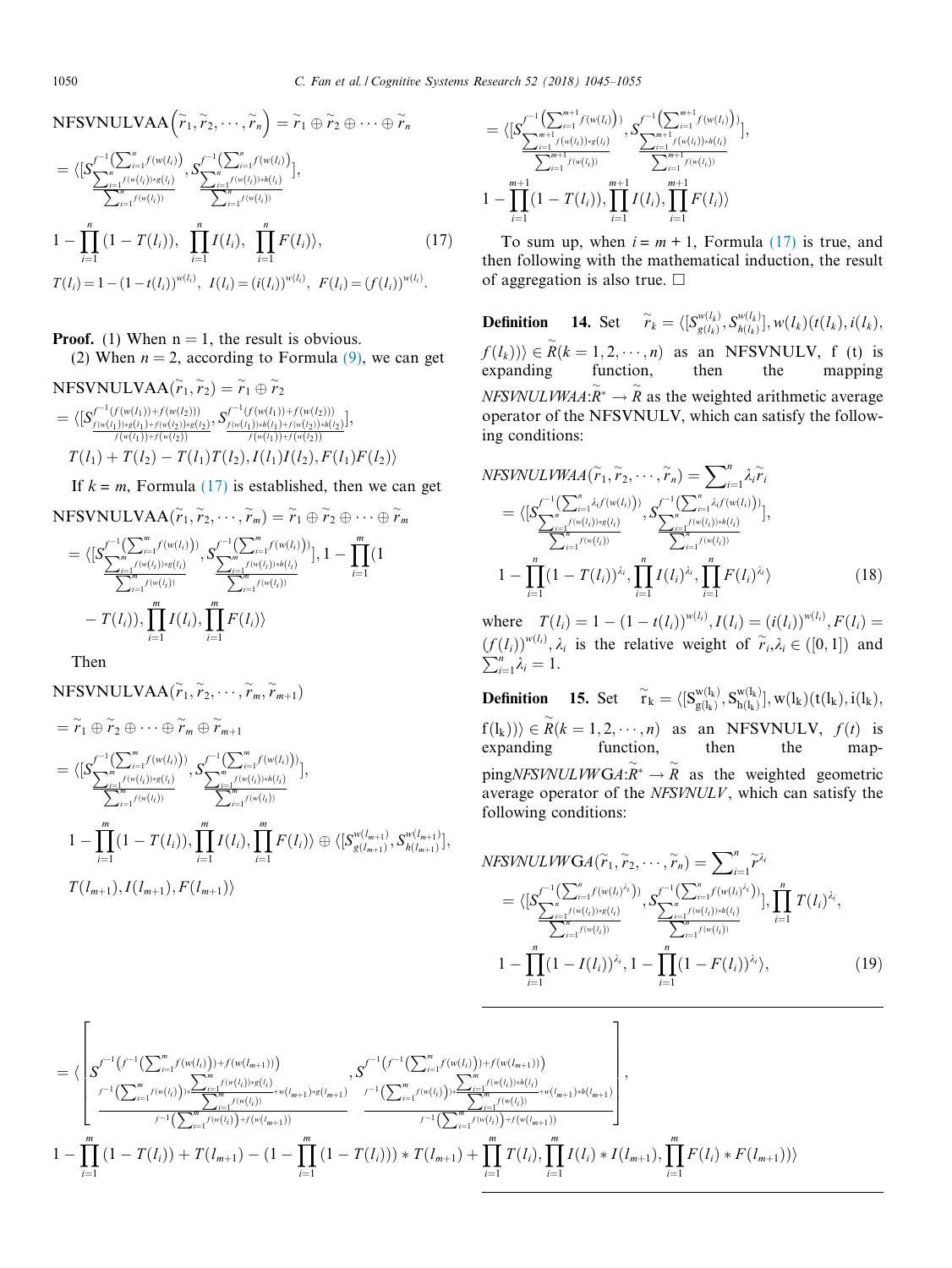<span id="page-6-0"></span>where  $T(l_i) = 1 - (1 - t(l_i))^{w(l_i)}, I(l_i) = (i(l_i))^{w(l_i)}, F(l_i) =$  $(f(l_i))^{w(l_i)}, \lambda_i$  is the relative weight of  $\tilde{r}_i \lambda_i \in ([0,1])$ , and  $\sum_{i=1}^n \lambda_i = 1$ .  $\sum_{i=1}^n \lambda_i = 1.$ 

Proofs of Definition 14 and 15 are similar to that of Definition 13, so we don't repeat it here.

# 4. MAGDM of NFSVNULVS

In this section, we consider a MAGDM problem under the NFSVNULS environment. We set  $B = \{R, R_2, \ldots, R_n\}$  as the solution set  $C = \{C, C_2, \ldots, C_n\}$  $\{B_1, B_2, \dots, B_m\}$  as the solution set,  $C = \{C_1, C_2, \dots, C_n\}$ <br>as the attribute set  $I = \{I_1, I_2, \dots, I_n\}$  as the expert set as the attribute set,  $L = \{l_1, l_2, \dots, l_p\}$  as the expert set and  $S = \{s_{\alpha} | \alpha \in [0, q] \}$  as the linguistic assessment  $\operatorname{set.}\lambda = (\lambda_1, \lambda_2, \cdots, \lambda_n)^T \text{with } \lambda_i \ge 0 \text{ and } \sum_{i=1}^n \lambda_i = 1,$ 

 $w = (w_1, w_2, \dots, w_p)^T$  with  $w_j \ge 0$  and  $\sum_{j=1}^p w_j = 1$  express the weights of attributes and the weights of experts; respectively. Set  $r_{ij}^{(k)}$  asthe evaluated value of solution  $B_i$  with attribute  $C_j$  made by  $\text{expert } l_{k, r_{ij}^{(k)}} = \langle \left[ S_{g_{ij}(l_k)}, S_{h_{ij}(l_k)} \right],$  $t_{ij}(l_k), i_{ij}(l_k), f_{ij}(l_k) \in R (k = 1, 2, \cdots, p), S_{g_{ij}(l_k)}, S_{h_{ij}(l_k)} \in S,$  $t_{ij}(l_k) \in [0, 1], i_{ij}(l_k) \in [0, 1], f_{ij}(l_k) \in [0, 1], t_{ij}(l_k) + i_{ij}(l_k) +$  $f_{ii}(l_k) \in [0, 3]$ . Then we can get the neutrosophic linguistic decision evaluation matrix, which is shown in Table 2.

Step1: According to the weight vector  $w = (w_{1,}w_{2,}\cdots,w_{p})^{T}$  of experts, we change  $R_{k} = (r_{ij}^{(k)})_{m+n}$  into new neutrosophic linguistic decision evaluation matrix $\bar{R}_k = (\bar{r}_{ij}^{(k)})$ ij Þ  $\frac{m*n}{n(1)}$ then we can  $get(\overline{r}_{ij}^{(k)})$  $\left\{ \begin{aligned} &\binom{(k)}{k} \end{aligned} \right\}_{m \ast n} = \langle [S^{\textit{w}(l_k)}_{g_{ij}(l_k)}, S^{\textit{w}(l_k)}_{h_{ij}(l_k)}], w(l_k) \big(t_{ij}(l_k), i_{ij}(l_k), f_{ij}(l_k)\big)\rangle,$  $(k = 1, 2, 3, \ldots, p).$ 

Step2: Selecting the expanding function f (t) and using NFSVNULVAA, we aggregate  $R_k$  of each expert, then we can get the comprehensive neutrosophic linguistic decision evaluation matrix  $R = (\bar{r}_{ij})_{m*n}$ , in which:

Table 2 The decision matrix  $R$  of expert  $l$ 

| $\bar{r}_{ij} = \text{NFSVNULVAA}\left(\bar{r}_{ij}^{(1)}, \bar{r}_{ij}^{(2)}, \cdots, \bar{r}_{ij}^{(p)}\right)$                                                                                                                                                                |
|----------------------------------------------------------------------------------------------------------------------------------------------------------------------------------------------------------------------------------------------------------------------------------|
| $=\vec{r}_{ii}^{(1)} \oplus \vec{r}_{ii}^{(2)} \oplus \cdots \oplus \vec{r}_{ii}^{(p)}$                                                                                                                                                                                          |
| $= \langle [S\frac{\sum_{k=1}^{p} f(w(l_{k}))}{\sum_{k=1}^{p} f(w(l_{k}))^{*} g_{ij}(l_{k})}, S\frac{\sum_{k=1}^{p-1} f(w(l_{k}))}{\sum_{k=1}^{p} f(w(l_{k}))^{*} h_{ij}(l_{k})} ] , \\ \frac{\sum_{k=1}^{p} f(w(l_{k}))^{*} h_{ij}(l_{k})}{\sum_{k=1}^{p} f(w(l_{k}))} \rangle$ |
| $1 - \prod (1 - T_{ij}(l_k)), \prod T_{ij}(l_k),$                                                                                                                                                                                                                                |
| $k-1$                                                                                                                                                                                                                                                                            |
| $\prod_{k=1}^{p} F_{ij}(l_k)$ $(i = 1, 2, \cdots, m; j = 1, 2, \cdots, n),$                                                                                                                                                                                                      |
| $T_{ij}(l_k) = 1 - (1 - t_{ij}(l_k))^{w(l_k)}, I_{ij}(l_k) = (i_{ij}(l_k))^{w(l_k)},$                                                                                                                                                                                            |
| $F_{ij}(l_k) = (f_{ij}(l_k))^{w(l_k)}$                                                                                                                                                                                                                                           |

Step3: Using the NFSVNULVWAA operator or the NFSVNULVWGA operator, we assemble the number  $i$ row neutrosophic linguistic decision evaluation information of the comprehensive neutrosophic linguistic decision evaluation matrix  $R$ , and then we can get the evaluation value  $r_i$  of the solution  $B_i$ :

$$
\overline{r}_{i} = NFSVNULVWAA(\overline{r}_{i1}, \overline{r}_{i2}, \cdots, \overline{r}_{in}) = \sum_{j=1}^{n} \lambda_{j} \overline{r}_{ij}
$$
\n
$$
= \langle [S \sum_{j=1}^{n} \lambda_{j}r_{(w(l_{i}))} S \sum_{j=1}^{n-1} \sum_{j=1}^{n} \lambda_{j}r_{(w(l_{i}))} S \sum_{j=1}^{n} \sum_{j=1}^{n} \sum_{j=1}^{r_{(w(l_{i})} * h(l_{i}))} \sum_{j=1}^{n} \sum_{j=1}^{n} \sum_{j=1}^{r_{(w(l_{i}))}} \sum_{j=1}^{n} \sum_{j=1}^{n} \sum_{j=1}^{r_{(w(l_{i}))}} \sum_{j=1}^{n} (I(I_{i}))^{\lambda_{j}},
$$
\n
$$
\prod_{j=1}^{n} (F(I_{i}))^{\lambda_{j}} \rangle (i = 1, 2, \cdots, m)
$$

Or

$$
\bar{r}_i = NFSVNULVWGA(\bar{r}_{i1}, \bar{r}_{i2}, \cdots, \bar{r}_{in}) = \sum_{j=1}^n \bar{r}_{ij}^{ \lambda_j} =
$$

|                | U1                                                                                                                                                                   | .        | Նո                                                                                                                                                         |
|----------------|----------------------------------------------------------------------------------------------------------------------------------------------------------------------|----------|------------------------------------------------------------------------------------------------------------------------------------------------------------|
| $B_1$          |                                                                                                                                                                      | $\cdots$ |                                                                                                                                                            |
| B <sub>2</sub> | $\langle [S_{g_{11}}, S_{h_{11}}], t_{11}(l), i_{11}(l), f_{11}(l) \rangle$<br>$\langle [S_{g_{21}}^{\dagger}, S_{h_{21}}], t_{21}(l), i_{21}(l), f_{21}(l) \rangle$ | .        | $\langle [S_{g_{1n}}, S_{h_{1n}}], t_{1n}(l), i_{1n}(l), f_{1n}(l) \rangle$<br>$\langle [S_{g_{2n}}, S_{h_{1n}}], t_{2n}(l), i_{2n}(l), f_{2n}(l) \rangle$ |
| $\cdots$       | $\cdots$                                                                                                                                                             | .        | .                                                                                                                                                          |
| $B_m$          | $\langle [S_{g_{m1}}, S_{h_{m1}}], t_{m1}(l), i_{m1}(l), f_{m1}(l) \rangle$                                                                                          | $\cdots$ | $\langle [S_{g_{mn}}, S_{h_{mn}}], t_{mn}(l), i_{mn}(l), f_{mn}(l)\rangle$                                                                                 |

Table 3

The decision matrix of expert  $l_1$ .

|                | $\mathbf{C}$                                | U.                                          |                                             |                                             |
|----------------|---------------------------------------------|---------------------------------------------|---------------------------------------------|---------------------------------------------|
| $B_1$          | $\langle [S_4, S_5], 0.5, 0.2, 0.3 \rangle$ | $\langle [S_5, S_5], 0.6, 0.1, 0.3 \rangle$ | $\langle [S_5, S_6], 0.7, 0.1, 0.1 \rangle$ | $\langle [S_4, S_4], 0.7, 0.1, 0.1 \rangle$ |
| B <sub>2</sub> | $\langle [S_5, S_5], 0.6, 0.1, 0.2 \rangle$ | $\langle [S_5, S_6], 0.7, 0.1, 0.1 \rangle$ | $\langle [S_4, S_5], 0.6, 0.1, 0.2 \rangle$ | $\langle [S_4, S_5], 0.6, 0.2, 0.2 \rangle$ |
| $B_3$          | $\langle [S_4, S_4], 0.7, 0.1, 0.1 \rangle$ | $\langle [S_4, S_4], 0.6, 0.1, 0.2 \rangle$ | $\langle [S_5, S_5], 0.6, 0.1, 0.2 \rangle$ | $\langle [S_5, S_5], 0.7, 0.1, 0.2 \rangle$ |
| $B_4$          | $\langle [S_4, S_4], 0.7, 0.2, 0.1 \rangle$ | $\langle [S_3, S_3], 0.5, 0.2, 0.2 \rangle$ | $\langle [S_4, S_4], 0.6, 0.1, 0.2 \rangle$ | $\langle [S_3, S_4], 0.6, 0.2, 0.2 \rangle$ |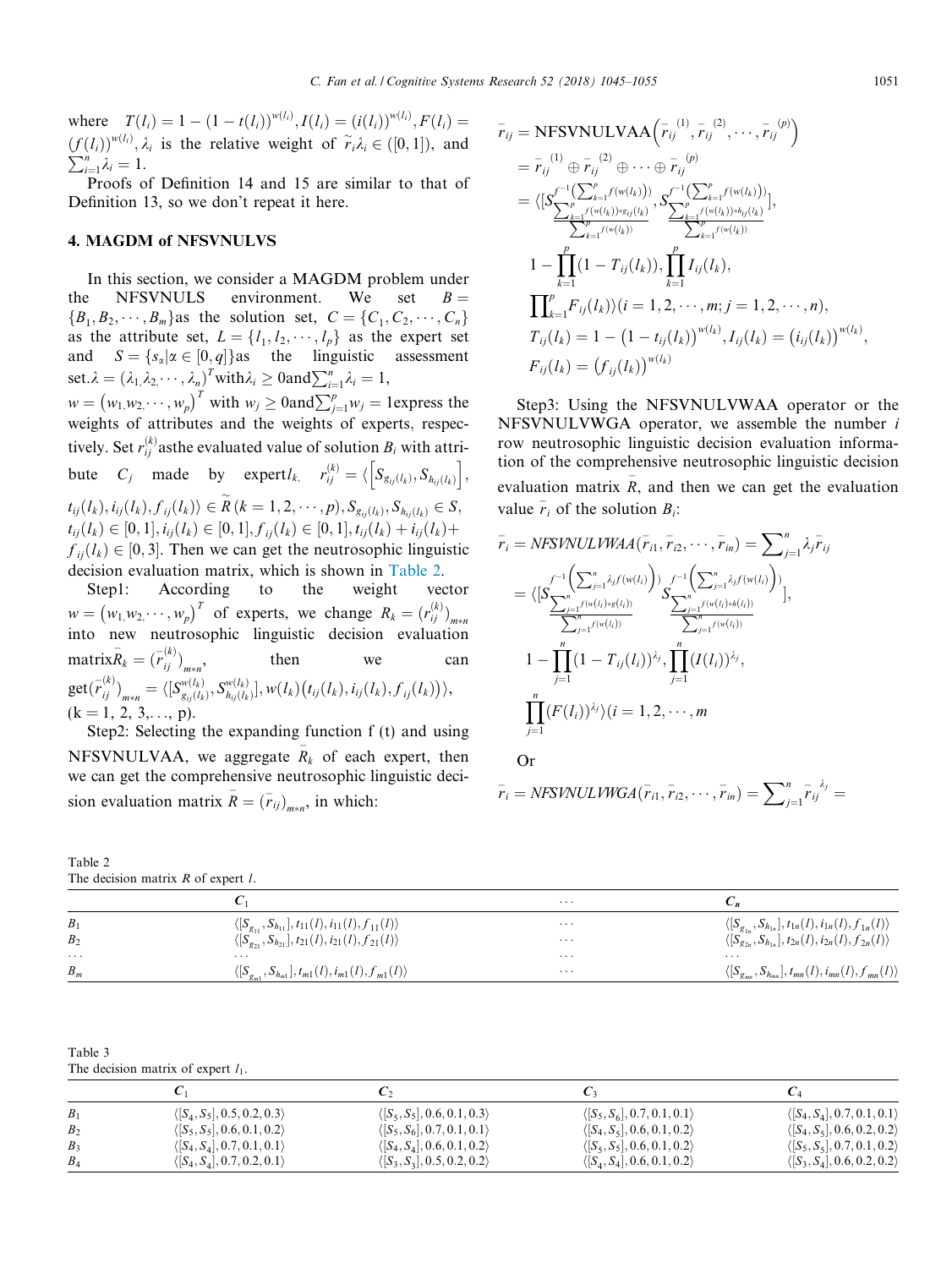<span id="page-7-0"></span>
$$
\langle \left[ S_{\sum_{j=1}^{n} f^{(w(l_i)*g(l_i))}}^{f^{-1} \left( \sum_{j=1}^{n} f^{(w(l_i)*j} \right) \right) } S_{\sum_{j=1}^{n} f^{(w(l_i)*h(l_i))}}^{f^{-1} \left( \sum_{j=1}^{n} f^{(w(l_i)*j} \right) \rangle} \right], \prod_{j=1}^{n} (T(l_i))^{\lambda_j},
$$
  

$$
1 - \prod_{j=1}^{n} (1 - I(l_i))^{\lambda_j}, 1 - \prod_{j=1}^{n} (1 - F(l_i))^{\lambda_j} \rangle (i = 1, 2, \cdots, m
$$

Step 4: According to the Formulas [\(15\) and \(16\),](#page-4-0) we calculate the expectation  $E(r_i)$  and the accuracy  $H(r_i)$  of  $r_i (i = 1, 2, \dots, m)$ , then we can determine the rank of solutions based on the value  $F(\overline{x})$  and  $H(\overline{x})$ tions based on the value  $E(r_i)$  and  $H(r_i)$ .

#### 5. An illustrative example and comparative analysis

#### 5.1. An illustrative example

In this section, we discuss a decision-making problem adapted from the literature ([Teng, 2016](#page-10-0)). There are four companies such as car-company $(B_1)$ , computercompany $(B_2)$ , food-company  $(B_3)$  and TV-sellingcompany $(B_4)$ . A science-technology company wants to determine which company can be selected for investment. Then, three experts are invited as a set of the decision makers  $L = \{l_1, l_2, l_3\}$  and the importance of three decision makers is given with a weight vector  $w = (0.4, 0.32, 0.28)^T$ .<br>Then three experts evaluate these four companies based Then three experts evaluate these four companies based on four main attributes. The first attribute is the venture analysis, the second is the grown analysis, the third is the social and political impact analysis and the last is the environmental impact analysis. The weight vector of them is  $\lambda = (0.32, 0.26, 0.18, 0.24)^T$ . the linguistic set is  $S =$ <br> $s_0 = \text{very low}$ ,  $s_1 = \text{low}$ ,  $s_2 = \text{medium low}$ ,  $s_3 = \text{fair}$  ${s_0}$  = very low,  $s_1$  = low,  $s_2$  = medium low,  $s_3$  = fair,<br> $s_4$  = medium good,  $s_5$  = good,  $s_6$  = very good}. The  $s_4$  = medium good,  $s_5$  = good,  $s_6$  = very good}. evaluation values of each expert are list in [Tables 3–5](#page-6-0).

Step 1: Changing the neutrosophic linguistic decision evaluation matrix  $R_k = (r_{ij}^{(k)})_{4*4}$  into new neutrosophic linguistic decision evaluation matrix  $\overline{R}_k = (\overline{r}_{ij}^{(k)})^2$  $\binom{N}{ij}_{4*4}$ ,  $(k = 1, 2,$ 3) with  $w = (0.4, 0.32, 0.28)^T$ , which are shown in [Tables](#page-8-0) [6–8.](#page-8-0)

Step 2: Selecting the expanding function  $f(t) = \frac{1}{1-t} - 1$ and using NFSVNULVAA, we assemble  $R_k$  of every expert, and then we can get the comprehensive neutrosophic linguistic decision evaluation matrix  $R = (r_{ij})_{4*4}$ , which is shown in [Table 9](#page-8-0).

Step 3: Using NFSVNULVWAA to assemble the number *i* row ofR, and then we can get the comprehensive evaluation value  $r_i$  of solution $B_i$ :

$$
\begin{aligned}\n\bar{r}_1 &= \langle [S_{4.61}^{0.6}, S_{5.12}^{0.6}], 0.6816, 0.1186, 0.1530 \rangle \\
\bar{r}_2 &= \langle [S_{4.69}^{0.6}, S_{5.30}^{0.6}], 0.6615, 0.1469, 0.1396 \rangle \\
\bar{r}_3 &= \langle [S_{4.41}^{0.6}, S_{4.49}^{0.6}], 0.6944, 0.1144, 0.1568 \rangle \\
\bar{r}_4 &= \langle [S_{3.76}^{0.6}, S_{4.07}^{0.6}], 0.6615, 0.1645, 0.1373 \rangle\n\end{aligned}
$$

Step 4: Using Formula [\(15\)](#page-4-0) to calculate the expectations  $E(r_i)$  of  $r_i (i = 1, 2, \dots, m)$ :

$$
E(\bar{r}_1) = 0.3908;
$$
  $E(\bar{r}_2) = 0.3954;$   $E(\bar{r}_3) = 0.3594;$   
 $E(\bar{r}_4) = 0.3079;$ 

According to the results, we can rank  $E(r_2) > E(r_1) > E(r_3) > E(r_4)$ , so company  $B_2$  is the best<br>choose to invest choose to invest.

Now, we use the NFSVNULVWGA aggregation operator.

Step 1': Just as step 1;

Step  $2$ : Just as step 2;

Step 3': Using NFSVNULVWGA to assemble the num-

ber  $i$  row of  $R$ , and then we can get the comprehensive evaluation value  $r_i$  of solution  $B_i$ :

$$
\bar{r}_1 = \langle [S_{4.625}^{0.6}, S_{5.132}^{0.6}], 0.6788, 0.1193, 0.1647 \rangle
$$
\n
$$
\bar{r}_2 = \langle [S_{4.694}^{0.6}, S_{5.302}^{0.6}], 0.6612, 0.1505, 0.1408 \rangle
$$
\n
$$
\bar{r}_3 = \langle [S_{4.421}^{0.6}, S_{5.000}^{0.6}], 0.6898, 0.1165, 0.1587 \rangle
$$
\n
$$
\bar{r}_4 = \langle [S_{3.755}^{0.6}, S_{4.063}^{0.6}], 0.6548, 0.1710, 0.1383 \rangle
$$

**Step 4':** Using Formula  $(15)$  to calculate the expectations  $E(r_i)$  of  $r_i (i = 1, 2, \cdots, m)$ :

$$
E(\bar{r}_1) = 0.3894;
$$
  $E(\bar{r}_2) = 0.3948;$   $E(\bar{r}_3) = 0.3791;$   
 $E(\bar{r}_4) = 0.3056;$ 

According to the results, we can rank  $E(r_2) > E(r_1) > E(r_3) > E(r_4)$ , so company  $B_2$  is the best<br>choose to invest choose to invest.

Through this example, we can see that the proposed decision-making method based on NFSVNULVWAA and NFSVNULVWGA can get the same result, so this method is feasible for dealing with the multiple attribute

| Table 4                               |  |  |
|---------------------------------------|--|--|
| The decision matrix of expert $l_2$ . |  |  |

| $B_1$          | $\langle [S_5, S_6], 0.6, 0.1, 0.3 \rangle$ | $\langle [S_4, S_5], 0.6, 0.1, 0.2 \rangle$ | $\langle [S_4, S_5], 0.8, 0.1, 0.1 \rangle$ | $\langle [S_5, S_5], 0.7, 0.1, 0.1 \rangle$ |
|----------------|---------------------------------------------|---------------------------------------------|---------------------------------------------|---------------------------------------------|
| B <sub>2</sub> | $\langle [S_5, S_5], 0.7, 0.2, 0.2 \rangle$ | $\langle [S_4, S_5], 0.7, 0.1, 0.2 \rangle$ | $\langle [S_4, S_5], 0.7, 0.1, 0.1 \rangle$ | $\langle [S_6, S_6], 0.7, 0.2, 0.1 \rangle$ |
| $B_3$          | $\langle [S_5, S_5], 0.7, 0.1, 0.2 \rangle$ | $\langle [S_4, S_5], 0.8, 0.1, 0.1 \rangle$ | $\langle [S_4, S_4], 0.6, 0.1, 0.2 \rangle$ | $\langle [S_4, S_4], 0.7, 0.2, 0.2 \rangle$ |
| $B_4$          | $\langle [S_5, S_5], 0.7, 0.1, 0.2 \rangle$ | $\langle [S_4, S_4], 0.5, 0.2, 0.2 \rangle$ | $\langle [S_3, S_3], 0.8, 0.1, 0.1 \rangle$ | $\langle [S_3, S_4], 0.7, 0.2, 0.1 \rangle$ |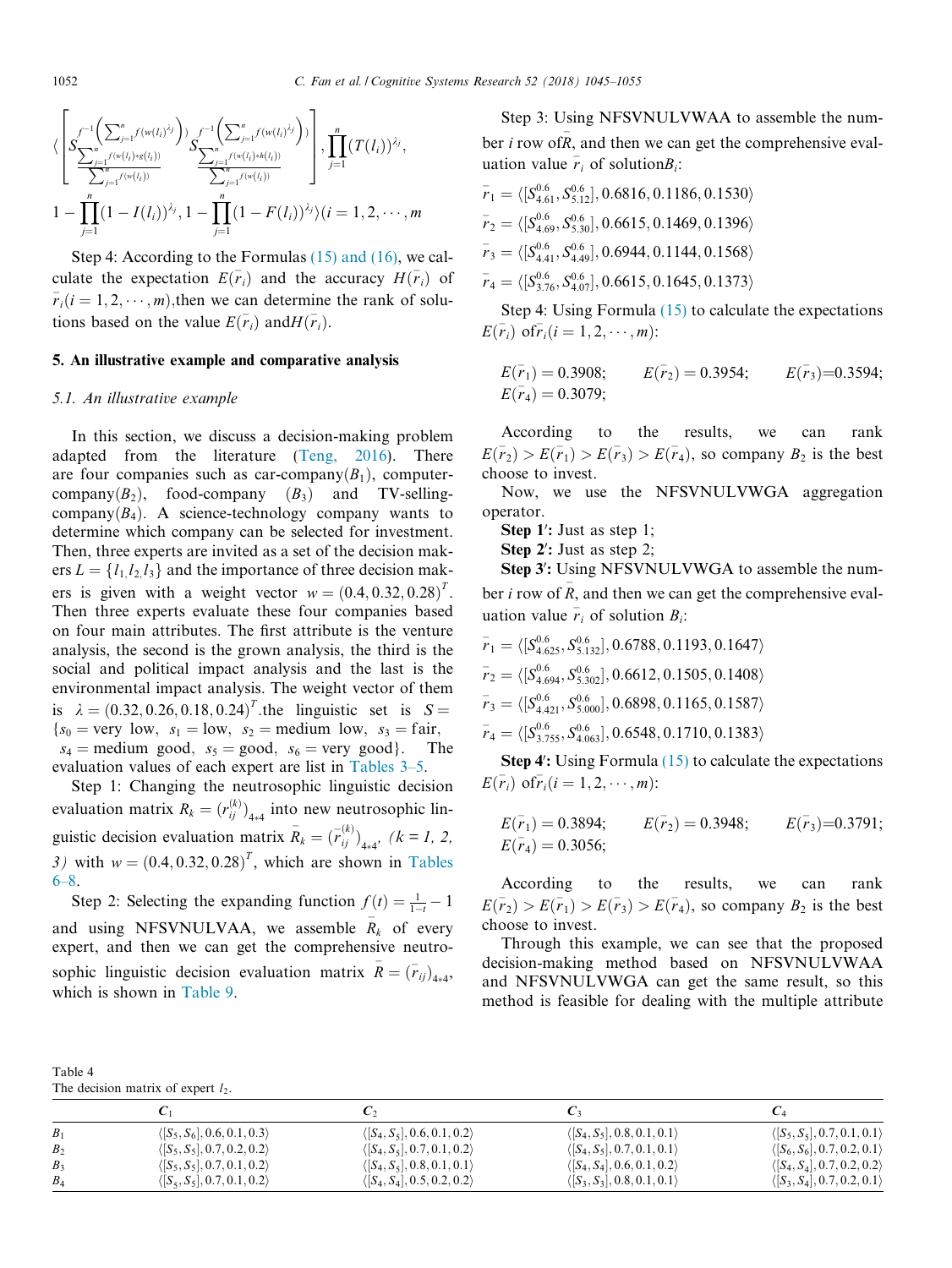<span id="page-8-0"></span>

| Table 5                               |  |  |
|---------------------------------------|--|--|
| The decision matrix of expert $l_3$ . |  |  |

|                |                                             | U                                           |                                             |                                             |
|----------------|---------------------------------------------|---------------------------------------------|---------------------------------------------|---------------------------------------------|
| $B_1$          | $\langle [S_5, S_5], 0.8, 0.1, 0.1 \rangle$ | $\langle [S_5, S_5], 0.8, 0.1, 0.1 \rangle$ | $\langle [S_5, S_5], 0.7, 0.2, 0.1 \rangle$ | $\langle [S_5, S_6], 0.7, 0.2, 0.1 \rangle$ |
| B <sub>2</sub> | $\langle [S_5, S_6], 0.7, 0.2, 0.1 \rangle$ | $\langle [S_5, S_6], 0.6, 0.2, 0.1 \rangle$ | $\langle [S_5, S_5], 0.6, 0.2, 0.1 \rangle$ | $\langle [S_5, S_5], 0.7, 0.2, 0.1 \rangle$ |
| $B_3$          | $\langle [S_5, S_5], 0.7, 0.1, 0.2 \rangle$ | $\langle [S_5, S_5], 0.8, 0.1, 0.1 \rangle$ | $\langle [S_4, S_4], 0.6, 0.2, 0.2 \rangle$ | $\langle [S_4, S_4], 0.7, 0.2, 0.1 \rangle$ |
| $B_4$          | $\langle [S_4, S_5], 0.7, 0.1, 0.1 \rangle$ | $\langle [S_4, S_4], 0.7, 0.2, 0.1 \rangle$ | $\langle [S_4, S_5], 0.7, 0.2, 0.1 \rangle$ | $\langle [S_5, S_5], 0.7, 0.3, 0.1 \rangle$ |

Table 6 The new decision matrix of expert  $l_1$ .

|                | U                                                            |                                                              |                                                                |                                                              |
|----------------|--------------------------------------------------------------|--------------------------------------------------------------|----------------------------------------------------------------|--------------------------------------------------------------|
| $B_1$          | $\langle [S_4^{0.4}, S_5^{0.4}], 0.4(0.5, 0.2, 0.3) \rangle$ | $\langle [S_5^{0.4}, S_5^{0.4}], 0.4(0.6, 0.1, 0.3) \rangle$ | $\langle [S_5^{0.4}, S_6^{0.4}], 0.4 (0.7, 0.1, 0.1) \rangle$  | $\langle [S_4^{0.4}, S_4^{0.4}], 0.4(0.7, 0.1, 0.1) \rangle$ |
| B <sub>2</sub> | $\langle [S_5^{0.4}, S_5^{0.4}], 0.4(0.6, 0.1, 0.2) \rangle$ | $\langle [S_5^{0.4}, S_6^{0.4}], 0.4(0.7, 0.1, 0.1) \rangle$ | $\langle [S_4^{0.4}, S_5^{0.4}], 0.4(0.6, 0.1, 0.2) \rangle$   | $\langle [S_4^{0.4}, S_5^{0.4}], 0.4(0.6, 0.2, 0.2) \rangle$ |
| $B_3$          | $\langle [S_4^{0.4}, S_4^{0.4}], 0.4(0.7, 0.1, 0.1) \rangle$ | $\langle [S_4^{0.4}, S_4^{0.4}], 0.4(0.6, 0.1, 0.2) \rangle$ | $\langle [S_5^{0.4}, S_5^{0.4}], 0.4(0.6, 0.1, 0.2) \rangle$   | $\langle [S_5^{0.4}, S_5^{0.4}], 0.4(0.7, 0.1, 0.2) \rangle$ |
| $B_4$          | $\langle [S_4^{0.4}, S_4^{0.4}], 0.4(0.7, 0.2, 0.1) \rangle$ | $\langle [S_3^{0.4}, S_3^{0.4}], 0.4(0.5, 0.2, 0.2) \rangle$ | $\langle [S_4^{0.4}, S_4^{0.4}]], 0.4 (0.6, 0.1, 0.2) \rangle$ | $\langle [S_3^{0.4}, S_4^{0.4}], 0.4(0.6, 0.2, 0.2) \rangle$ |
|                |                                                              |                                                              |                                                                |                                                              |

Table 7

The new decision matrix of expert  $l_2$ .

|                |                                                                 |                                                                  |                                                                 | U4                                                              |
|----------------|-----------------------------------------------------------------|------------------------------------------------------------------|-----------------------------------------------------------------|-----------------------------------------------------------------|
| $B_1$          | $\langle [S_5^{0.32}, S_6^{0.32}], 0.32(0.6, 0.1, 0.3) \rangle$ | $\langle [S_4^{0.32}, S_5^{0.32}], 0.32 (0.6, 0.1, 0.2) \rangle$ | $\langle [S_4^{0.32}, S_5^{0.32}], 0.32(0.8, 0.1, 0.1) \rangle$ | $\langle [S_5^{0.32}, S_5^{0.32}], 0.32(0.7, 0.1, 0.1) \rangle$ |
| B <sub>2</sub> | $\langle [S_5^{0.32}, S_5^{0.32}], 0.32(0.7, 0.2, 0.2) \rangle$ | $\langle [S_4^{0.32}, S_5^{0.32}], 0.32(0.7, 0.1, 0.2) \rangle$  | $\langle [S_4^{0.32}, S_5^{0.32}], 0.32(0.7, 0.1, 0.1) \rangle$ | $\langle [S_6^{0.32}, S_6^{0.32}], 0.32(0.7, 0.2, 0.1) \rangle$ |
| $B_3$          | $\langle [S_5^{0.32}, S_5^{0.32}], 0.32(0.7, 0.1, 0.2) \rangle$ | $\langle [S_4^{0.32}, S_5^{0.32}], 0.32(0.8, 0.1, 0.1) \rangle$  | $\langle [S_4^{0.32}, S_4^{0.32}], 0.32(0.6, 0.1, 0.2) \rangle$ | $\langle [S_4^{0.32}, S_4^{0.32}], 0.32(0.7, 0.2, 0.2) \rangle$ |
| $B_4$          | $\langle [S_5^{0.32}, S_5^{0.32}], 0.32(0.7, 0.1, 0.2) \rangle$ | $\langle [S_4^{0.32}, S_4^{0.32}], 0.32(0.5, 0.2, 0.2) \rangle$  | $\langle [S_3^{0.32}, S_3^{0.32}], 0.32(0.8, 0.1, 0.1) \rangle$ | $\langle [S_3^{0.32}, S_4^{0.32}], 0.32(0.7, 0.2, 0.1) \rangle$ |

Table 8

The new decision matrix of expert  $l_3$ .

|                |                                                                 |                                                                             |                                                                 | ◡▵                                                              |
|----------------|-----------------------------------------------------------------|-----------------------------------------------------------------------------|-----------------------------------------------------------------|-----------------------------------------------------------------|
| $B_1$          | $\langle [S_5^{0.28}, S_5^{0.28}], 0.28(0.8, 0.1, 0.1) \rangle$ | $\langle [S_5^{0.28}, S_5^{0.28}], 0.28 (0.8, 0.1, 0.1) \rangle$            | $\langle [S_5^{0.28}, S_5^{0.28}], 0.28(0.7, 0.2, 0.1) \rangle$ | $\langle [S_5^{0.28}, S_6^{0.28}], 0.28(0.7, 0.2, 0.1) \rangle$ |
| B <sub>2</sub> | $\langle [S_5^{0.28}, S_6^{0.28}], 0.28(0.7, 0.2, 0.1) \rangle$ | $\langle [S_5^{0.28}, S_6^{0.28}], 0.28(0.6, 0.2, 0.1) \rangle$             | $\langle [S_5^{0.28}, S_5^{0.28}], 0.28(0.6, 0.2, 0.1) \rangle$ | $\langle [S_5^{0.28}, S_5^{0.28}], 0.28(0.7, 0.2, 0.1) \rangle$ |
| $B_3$          | $\langle [S_5^{0.28}, S_5^{0.28}], 0.28(0.7, 0.1, 0.2) \rangle$ | $\langle [S_5^{\bar{0},28}, S_5^{\bar{0},28}], 0.28(0.8, 0.1, 0.1) \rangle$ | $\langle [S_4^{0.28}, S_4^{0.28}], 0.28(0.6, 0.2, 0.2) \rangle$ | $\langle [S_4^{0.28}, S_4^{0.28}], 0.28(0.7, 0.2, 0.1) \rangle$ |
| $B_4$          | $\langle [S_4^{0.28}, S_5^{0.28}], 0.28(0.7, 0.1, 0.1) \rangle$ | $\langle [S_4^{0.28}, S_4^{0.28}], 0.28 (0.7, 0.2, 0.1) \rangle$            | $\langle [S_4^{0.28}, S_5^{0.28}], 0.28(0.7, 0.2, 0.1) \rangle$ | $\langle [S_5^{0.28}, S_5^{0.28}], 0.28(0.7, 0.3, 0.1) \rangle$ |

Table 9

The comprehensive decision evaluation matrix R.

| $B_1 \quad \langle [S^{0.6}_{4,55}, S^{0.6}_{5,29}], 0.6398, 0.1320, 0.2206 \rangle B_2 \quad \langle [S^{0.6}_{4,98}, S^{0.6}_{5,24}], 0.6634, 0.1516, 0.1647 \rangle$ | $\langle [S^{0.6}_{4.67}, S^{0.6}_{4.98}], 0.6706, 0.1000, 0.1937 \rangle \langle [S^{0.6}_{4.67}, S^{0.6}_{5.67}], 0.6748, 0.1214, 0.1248 \rangle$ | $\langle [S_{4,67}^{0.6}, S_{5,42}^{0.6}], 0.7365, 0.1214, 0.1000 \rangle \quad \langle [S_{4,56}^{0.6}, S_{4,8}^{0.6}], 0.7000, 0.1214, 0.1000 \rangle \nonumber \langle [S_{4,24}^{0.6}, S_{4,98}^{0.6}], 0.6352, 0.1214, 0.1320 \rangle \quad \langle [S_{4,86}^{0.6}, S_{5,29}^{0.6}], 0.6634, 0.2000, 0.1320 \rangle$ |                                                                                                                                                          |
|-------------------------------------------------------------------------------------------------------------------------------------------------------------------------|-----------------------------------------------------------------------------------------------------------------------------------------------------|----------------------------------------------------------------------------------------------------------------------------------------------------------------------------------------------------------------------------------------------------------------------------------------------------------------------------|----------------------------------------------------------------------------------------------------------------------------------------------------------|
|                                                                                                                                                                         |                                                                                                                                                     |                                                                                                                                                                                                                                                                                                                            |                                                                                                                                                          |
| $B_3 \quad \langle [S^{0.6}_{4,55}, S^{0.6}_{4,55}], 0.7000, 0.1000, 0.1516 \rangle B_4 \quad \langle [S^{0.6}_{4,30}, S^{0.6}_{4,55}], 0.7000, 0.1320, 0.1248 \rangle$ | $\langle [S_{4,24}^{0.6}, S_{4,55}^{0.6}], 0.7361, 0.1000, 0.1320 \rangle \langle [S_{3,56}^{0.6}, S_{3,56}^{0.6}], 0.5666, 0.2000, 0.1647 \rangle$ | $\langle [S_{4,42}^{0.6}, S_{4,42}^{0.6}], 0.6000, 0.1214, 0.2000 \rangle \langle [S_{3,69}^{0.6}, S_{3,93}^{0.6}], 0.7044, 0.1214, 0.1320 \rangle$                                                                                                                                                                        | $\langle [S_{4,42}^{0.6}, S_{4,42}^{0.6}], 0.7000, 0.1516, 0.1647 \rangle$<br>$\langle [S_{3,50}^{0.6}, S_{4,24}^{0.6}], 0.6634, 0.2240, 0.1320 \rangle$ |
|                                                                                                                                                                         |                                                                                                                                                     |                                                                                                                                                                                                                                                                                                                            |                                                                                                                                                          |

group decision-making problems under NFSVNULS environment.

# 5.2. Comparative analysis

Now, we use the method based on Heronian Mean (HM) operator utilized in literature ([Liu & Shi, 2017;](#page-10-0) [Teng, 2016](#page-10-0)), then we can get the following results:

$$
\overline{r}_1 = \langle [S_{4.604}^{0.6}, S_{5.112}^{0.6}], 0.6814, 0.1189, 0.1585 \rangle
$$

 $\overline{r}_2 = \langle [S_{4.725}^{0.6}, S_{5.313}^{0.6}], 0.6610, 0.1489, 0.1398 \rangle$  $\overline{r}_3 = \langle [S_{4.412}^{0.6}, S_{4.493}^{0.6}], 0.6909, 0.1162, 0.1585 \rangle$  $\bar{r}_4 = \langle [S^{0.6}_{3.787}, S^{0.6}_{4.089}], 0.6575, 0.1689, 0.1381 \rangle$ 

Calculating the expectations  $E(r_i)$  of  $r_i (i = 1, 2, \dots, m)$ , can get: we can get:

 $E(r_1) = 0.3893;$   $E(r_1) = 0.3096;$  $r_2$ ) = 0.3968;  $E(r_3)$ =0.3586;  $E(r_4) = 0.3086;$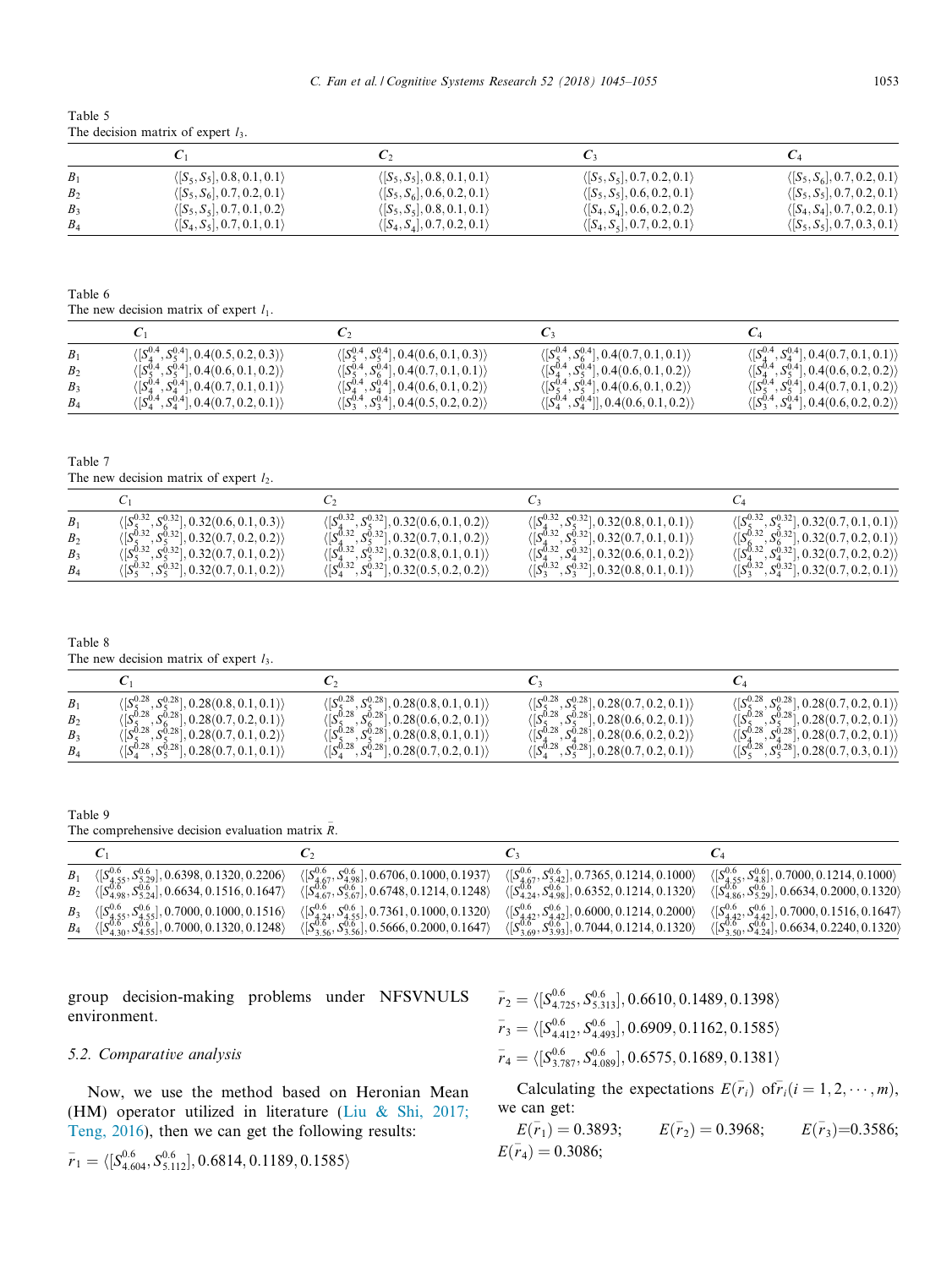<span id="page-9-0"></span>According to the results, we can rank  $E(r_2) > E(r_1) > E(r_3) > E(r_4)$ , and then the ranking order<br>is  $B_0 \subseteq B_1 \subseteq B_2 \subseteq B_4$ , which is according with the ranking is  $B_2 \rightarrow B_1 \rightarrow B_3 \rightarrow B_4$ , which is according with the ranking result of this paper.

Compared to the literature [\(Liu & Shi, 2017; Teng,](#page-10-0) [2016\)](#page-10-0); on the one hand, we add the weights of linguistic evaluations to depict the important level of different experts in NFSVNULV. Thus, it can not only reflect the linguistic evaluation of each expert, but also can depict the important degree of different experts. When we make aggregation, we consider the weights of experts in uncertain linguistic part and the neutrosophic number part, which provides the more reasonable decision-making information for decision makers. On the other hand, we use the expanding function to ensure that the linguistic information aggregation results do not appear ''distortion" and ''transboundary" phenomenon. However, in this paper, the proposed method based on the NFSVNULVWAA operator and the NFSVNULVWGA operator provides a new approach for decision makers under NFSVNULV environment.

#### 6. Conclusions

In this paper, we first defined a new form of single value neutrosophic uncertain linguistic set (NFSVNULS) and gave its operational rules. In NFSVNULS, we expressed the weight of each expert in the uncertain linguistic part, which not only reflected the linguistic evaluation of each expert, but also depicted the important degree of different experts. When we made aggregation, we consider the weights of experts in uncertain linguistic part and the neutrosophic number part, which provides the more reasonable decision-making information for decision makers. Then, we put forward NFSVNULVWAA and NFSVNULVWGA operators and discussed their relevant properties. Based on these two operators, we further proposed a MAGDM method in the NFSVNULS environment. Finally, we used an instance to demonstrate the feasibility and effectiveness of the proposed method. In addition, we did some comparative analysis by using HM aggregation operator. According to the results, we can see that the proposed method can resolve the multiple attribute group decision-making problems under NFSVNULS environment.

## Acknowledgments

This work was supported by the National Natural Science Foundation of China (Nos. 61603258 and 61703280).

# Author contributions

Changxing Fan originally proposed the NFSVNULV-WAA and NFSVNULVWGA operators and investigated their properties; En Fan and Keli Hu provided the calculation and comparative analysis; and we wrote the paper together.

#### Conflicts of interest

The author declares no conflict of interest.

# References

- [Abdel-Basset, M., Gunasekaran, M., Mohamed, M., & Chilamkurti, N.](http://refhub.elsevier.com/S1389-0417(18)30443-1/h0005) [\(2018\). Three-way decisions based on neutrosophic sets and AHP-](http://refhub.elsevier.com/S1389-0417(18)30443-1/h0005)[QFD framework for supplier selection problem.](http://refhub.elsevier.com/S1389-0417(18)30443-1/h0005) Future Generation [Computer Systems](http://refhub.elsevier.com/S1389-0417(18)30443-1/h0005).
- [Abdel-Basset, M., Gunasekaran, M., Mohamed, M., & Smarandache, F.](http://refhub.elsevier.com/S1389-0417(18)30443-1/h0010) [\(2018\). A novel method for solving the fully neutrosophic linear](http://refhub.elsevier.com/S1389-0417(18)30443-1/h0010) programming problems. [Neural Computing and Applications](http://refhub.elsevier.com/S1389-0417(18)30443-1/h0010)[, 1–11](http://refhub.elsevier.com/S1389-0417(18)30443-1/h0010).
- [Abdel-Basset, M., & Mohamed, M. \(2018\). The role of single valued](http://refhub.elsevier.com/S1389-0417(18)30443-1/h0015) [neutrosophic sets and rough sets in smart city: Imperfect and](http://refhub.elsevier.com/S1389-0417(18)30443-1/h0015) [incomplete information systems.](http://refhub.elsevier.com/S1389-0417(18)30443-1/h0015) Measurement, 124[, 47–55.](http://refhub.elsevier.com/S1389-0417(18)30443-1/h0015)
- [Abdel-Basset, M., Mohamed, M., & Chang, V. \(2018\). NMCDA: A](http://refhub.elsevier.com/S1389-0417(18)30443-1/h0020) [framework for evaluating cloud computing services.](http://refhub.elsevier.com/S1389-0417(18)30443-1/h0020) Future Generation [Computer Systems, 86](http://refhub.elsevier.com/S1389-0417(18)30443-1/h0020)[, 12–29.](http://refhub.elsevier.com/S1389-0417(18)30443-1/h0020)
- [Abdel-Basset, M., Mohamed, M., Gamal, A., & Smarandache, F. \(2018\).](http://refhub.elsevier.com/S1389-0417(18)30443-1/h0025) [A hybrid approach of neutrosophic sets and DEMATEL method for](http://refhub.elsevier.com/S1389-0417(18)30443-1/h0025) [developing supplier selection criteria.](http://refhub.elsevier.com/S1389-0417(18)30443-1/h0025) Design Automation for Embedded [Systems](http://refhub.elsevier.com/S1389-0417(18)30443-1/h0025)[, 1–22.](http://refhub.elsevier.com/S1389-0417(18)30443-1/h0025)
- [Abdel-Basset, M., Mohamed, M., & Smarandache, F. \(2018a\). An](http://refhub.elsevier.com/S1389-0417(18)30443-1/h0030) [extension of neutrosophic AHP–SWOT analysis for strategic planning](http://refhub.elsevier.com/S1389-0417(18)30443-1/h0030) [and decision-making.](http://refhub.elsevier.com/S1389-0417(18)30443-1/h0030) Symmetry, 10(4)[, 116](http://refhub.elsevier.com/S1389-0417(18)30443-1/h0030).
- [Abdel-Basset, M., Mohamed, M., & Smarandache, F. \(2018b\). A hybrid](http://refhub.elsevier.com/S1389-0417(18)30443-1/h0035) [neutrosophic group ANP-TOPSIS framework for supplier selection](http://refhub.elsevier.com/S1389-0417(18)30443-1/h0035) problems. [Symmetry, 10](http://refhub.elsevier.com/S1389-0417(18)30443-1/h0035)(6[\), 226.](http://refhub.elsevier.com/S1389-0417(18)30443-1/h0035)
- [Abdel-Basset, M., Mohamed, M., Smarandache, F., & Chang, V. \(2018\).](http://refhub.elsevier.com/S1389-0417(18)30443-1/h0040) [Neutrosophic association rule mining algorithm for big data analysis.](http://refhub.elsevier.com/S1389-0417(18)30443-1/h0040) [Symmetry, 10](http://refhub.elsevier.com/S1389-0417(18)30443-1/h0040)(4)[, 106.](http://refhub.elsevier.com/S1389-0417(18)30443-1/h0040)
- [Abdel-Basset, M., Mohamed, M., Zhou, Y., & Hezam, I. \(2017\). Multi](http://refhub.elsevier.com/S1389-0417(18)30443-1/h0045)[criteria group decision making based on neutrosophic analytic](http://refhub.elsevier.com/S1389-0417(18)30443-1/h0045) hierarchy process. [Journal of Intelligent & Fuzzy Systems, 33](http://refhub.elsevier.com/S1389-0417(18)30443-1/h0045)(6)[,](http://refhub.elsevier.com/S1389-0417(18)30443-1/h0045) [4055–4066](http://refhub.elsevier.com/S1389-0417(18)30443-1/h0045).
- [Abdel-Basset, M., Zhou, Y., Mohamed, M., & Chang, V. \(2018\). A group](http://refhub.elsevier.com/S1389-0417(18)30443-1/h0050) [decision making framework based on neutrosophic VIKOR approach](http://refhub.elsevier.com/S1389-0417(18)30443-1/h0050) [for e-government website evaluation.](http://refhub.elsevier.com/S1389-0417(18)30443-1/h0050) Journal of Intelligent & Fuzzy [Systems, 34](http://refhub.elsevier.com/S1389-0417(18)30443-1/h0050)(6)[, 4213–4224](http://refhub.elsevier.com/S1389-0417(18)30443-1/h0050).
- [Atanassov, K. \(1986\). Intuitionistic fuzzy sets.](http://refhub.elsevier.com/S1389-0417(18)30443-1/h0055) Fuzzy Sets and Systems, 20 [\(1\), 87–96.](http://refhub.elsevier.com/S1389-0417(18)30443-1/h0055)
- Fan, C. X., Fan, E., & Ye, J. (2018). The cosine measure of single-valued neutrosophic multisets for multiple attribute decision-making. Symmetry, 10, 154. [https://doi.org/10.3390/sym10050154.](https://doi.org/10.3390/sym10050154)
- [Fan, Z. P., & Liu, Y. \(2010\). A method for group decision-making based](http://refhub.elsevier.com/S1389-0417(18)30443-1/h0065) [on multi-granularity uncertain linguistic information.](http://refhub.elsevier.com/S1389-0417(18)30443-1/h0065) Expert Systems [with Applications, 37](http://refhub.elsevier.com/S1389-0417(18)30443-1/h0065)[, 4000–4008.](http://refhub.elsevier.com/S1389-0417(18)30443-1/h0065)
- [Fan, C. X., & Ye, J. \(2018\). Heronian mean operator of linguistic](http://refhub.elsevier.com/S1389-0417(18)30443-1/h0070) [neutrosophic cubic numbers and their multiple attribute decision](http://refhub.elsevier.com/S1389-0417(18)30443-1/h0070)making methods. [Mathematical Problems in Engineering](http://refhub.elsevier.com/S1389-0417(18)30443-1/h0070)[, 13. Article](http://refhub.elsevier.com/S1389-0417(18)30443-1/h0070) [ID 4158264.](http://refhub.elsevier.com/S1389-0417(18)30443-1/h0070)
- [Fan, C. X., Ye, J., Hu, K. L., & Fan, E. \(2017\). Bonferroni mean](http://refhub.elsevier.com/S1389-0417(18)30443-1/h0075) [operators of linguistic neutrosophic numbers and their multiple](http://refhub.elsevier.com/S1389-0417(18)30443-1/h0075) [attribute group decision-making methods.](http://refhub.elsevier.com/S1389-0417(18)30443-1/h0075) Information, 8[, 107.](http://refhub.elsevier.com/S1389-0417(18)30443-1/h0075)
- [Fang, Z. B., & Ye, J. \(2017\). Multiple attribute group decision-making](http://refhub.elsevier.com/S1389-0417(18)30443-1/h0080) [method based on linguistic neutrosophic numbers.](http://refhub.elsevier.com/S1389-0417(18)30443-1/h0080) Symmetry, 9[, 111](http://refhub.elsevier.com/S1389-0417(18)30443-1/h0080).
- [Kandasamy, W. B. V., & Smarandache, F. \(2011b\). DSm vector spaces of](http://refhub.elsevier.com/S1389-0417(18)30443-1/h0085) [refined labels. Columbus: Zip Publishing.](http://refhub.elsevier.com/S1389-0417(18)30443-1/h0085)
- [Kandasamy, W. B. V., & Smarandache, F. \(2011a\). DSm super vector](http://refhub.elsevier.com/S1389-0417(18)30443-1/h0090) [space of refined labels. Columbus: Zip Publishing](http://refhub.elsevier.com/S1389-0417(18)30443-1/h0090).